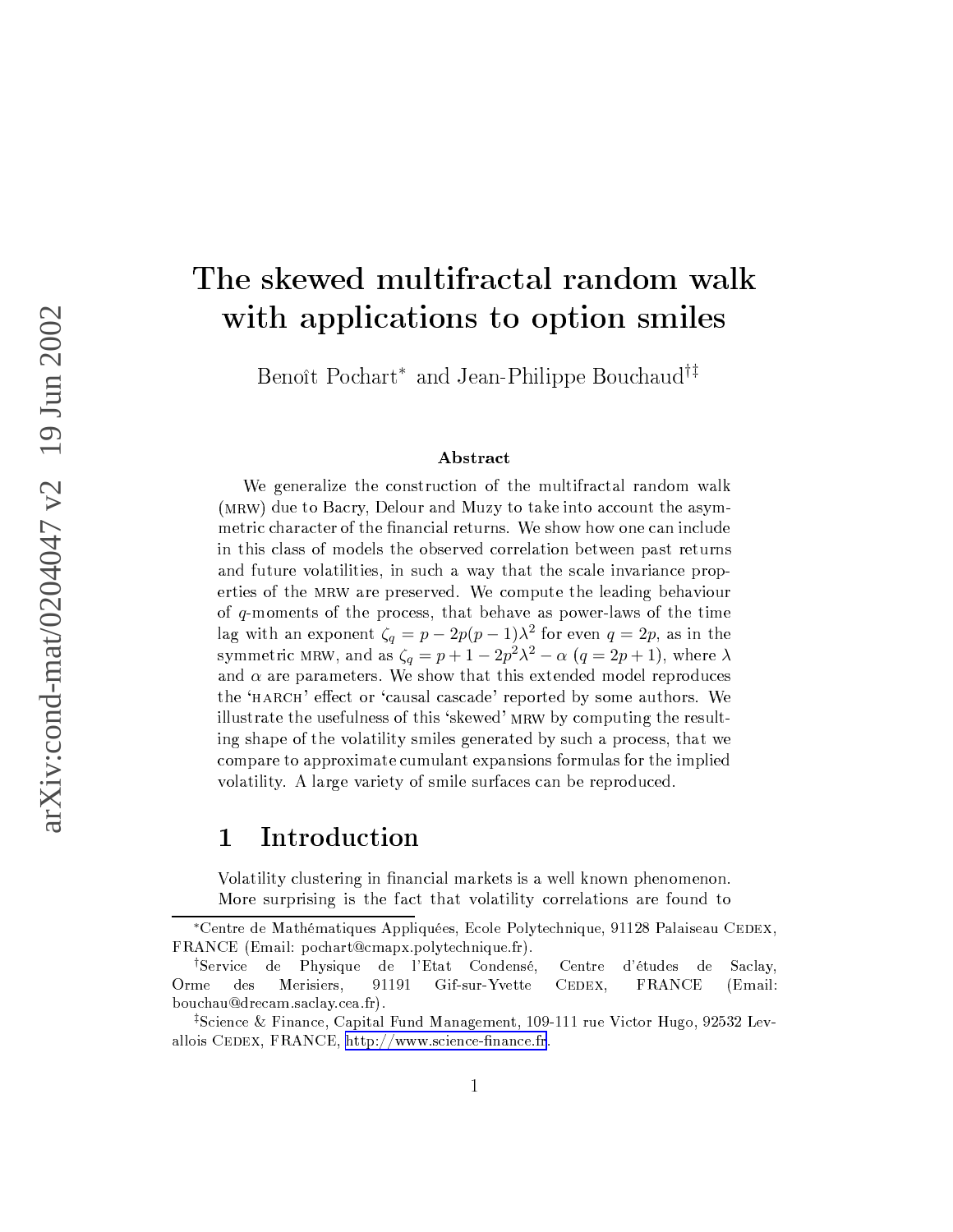be long-ranged, and cannot be characterized by a single correlation time. Recent empirical works  $[1, 2, 3, 4, 5]$  suggest that the volatility correlation function of various assets (in particular stocks) actually decays as a power-law of the time lag, with a rather small exponent. Furthermore, the volatility fluctuations are found to be close to (but) not exactly) log-normal  $[6, 7]$ . These observations have lead several authors [8, 9, 5] to propose an interesting class of *multifractal models*, where the log-volatility is a Gaussian random variable with a correlation function that decays in time as a logarithm. An explicit continuous time construction of such a process was proposed and studied in [5], and was showed to exhibit strict multifractal properties, in the sense that the even moments of the log-price difference scale with a non trivial power of the time lag (more precise statements will be given below). This means in particular that the kurtosis of the process decreases only very slowly with the time lag, in contrast with most simple models of stochastic volatility, where the kurtosis drops exponentially with time. This model is therefore of interest for option pricing, because it is consistent with smiles that flatten only very slowly with time  $[10, 11, 12]$ . The 'multifractal random walk' (MRW) constructed in [5] is however explicitly symmetric, in the sense that all the odd moments of the log-price difference are strictly zero. The same is true of the 'cascade' construction of Mandelbrot, Fisher and Calvet [8, 13] (see also [14] for an interesting causal extension of this model). On the other hand, an important stylized fact of the time series of stocks and stock indices is the so called 'leverage effect': past price returns and future volatilities are negatively correlated [15]. This effect was documented quantitatively in  $[15, 16, 17]$ . This effect is particularly strong for stock indices, and induces a significant (negative) skewness in the distribution of price returns. The aim of this paper is to study a generalization of the MRW which accounts for the leverage effect and the corresponding skewness. A particularly interesting class of models preserves the multiscaling property of the MRW and extends it to odd moments. We discuss several financial applications of these models, in particular to option pricing. In the presence of non zero skewness, the volatility smile itself becomes skewed. Approximate theories, based on a cumulant expansion, are also discussed in this context.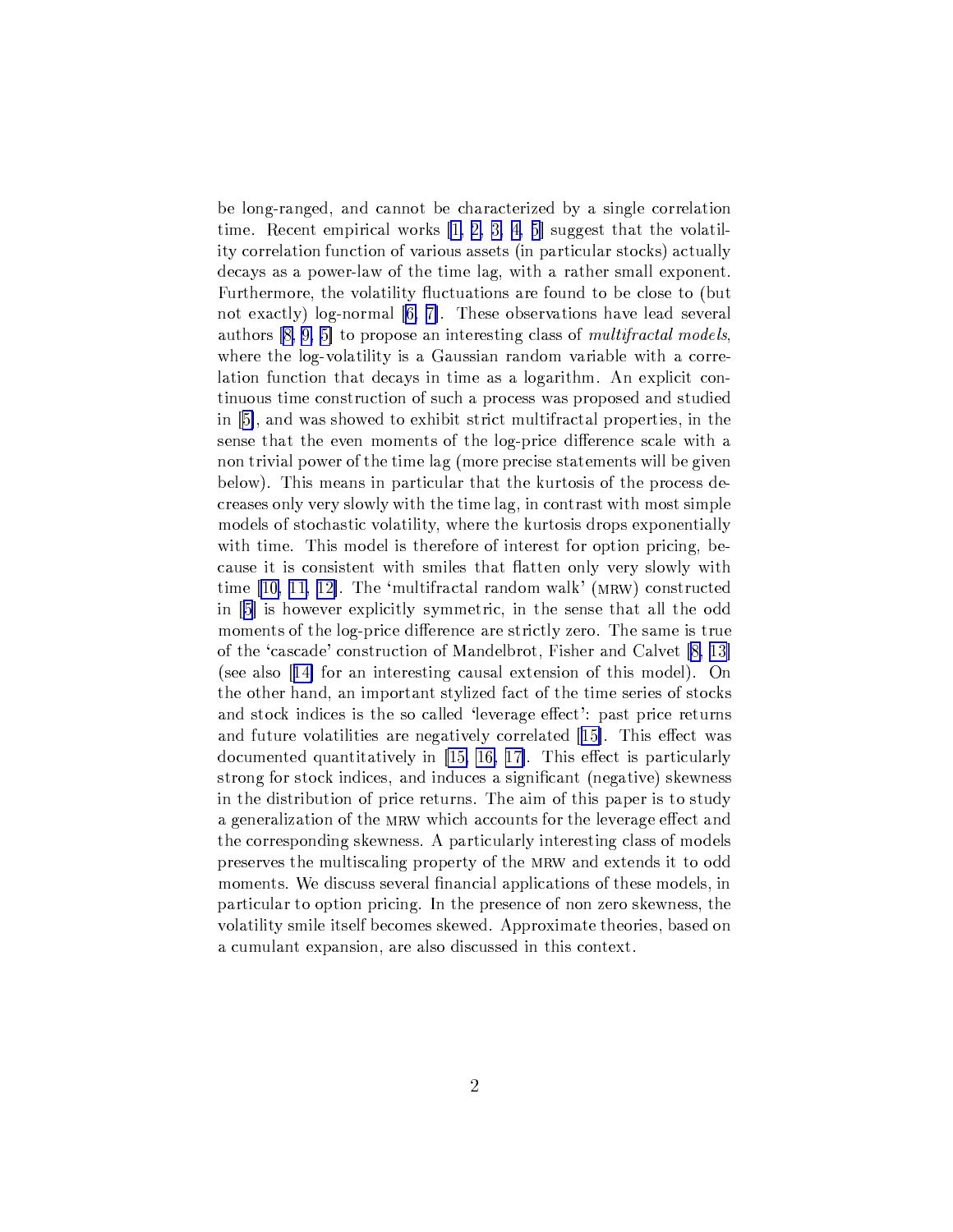## The Multifractal Random Walk (MRW)  $\overline{2}$

Let  $(X_t, t \geq 0)$  be a stochastic process, with stationary increments. We note by  $\delta_{\ell}X_t$  the increments  $X_{t+\ell}-X_t$  and by  $M(q,\ell)$  the  $q-th$ moment  $E(|\delta_{\ell}X_t|^q)$ .  $(X_t, t \geq 0)$  is said to be a fractal process if

$$
M(q,\ell) = C_q \ell^{\zeta_q}.\tag{1}
$$

When the function  $\zeta_q$  is linear in q, one speaks of monofractal process. This is the case of the brownian motion for which  $\zeta_q = q/2$ , and more generally of self-similar processes [18, 19], for which the following equality in law holds

$$
\delta_{b\ell} X_t = b^H \delta_{\ell} X_t,
$$

where b is an arbitrary scaling factor. When the function  $\zeta_q$  is non linear in  $q$ , one speaks of multifractal process. In this case, as emphasized in [5], Eq. (1) can in fact only hold in a certain 'scaling regime',  $\ell \ll T$ . The construction of [5] is based on the following discretized process:

$$
X_{\Delta t}(t) = \sum_{k=1}^{\frac{t}{\Delta t}} \delta X_{\Delta t}[k]; \qquad \delta X_{\Delta t}[k] = \epsilon_{\Delta t}[k] e^{\omega_{\Delta t}[k]}.
$$

For financial applications,  $X_{\Delta t}(t)$  can be thought of as the logarithm of the price at time t. The quantities  $\epsilon_{\Delta t}[k]$  and  $\omega_{\Delta t}[k]$  are independent Gaussian variables with the following covariance structure:

$$
E(\epsilon_{\Delta t}[j] \epsilon_{\Delta t}[k]) = \sigma^2 \Delta t \delta_{j,k}
$$
  

$$
E(\omega_{\Delta t}[j] \omega_{\Delta t}[k]) = \lambda^2 \ln \rho_{\Delta t}[|j-k|]
$$

where

$$
\rho_{\Delta t}[\ell] = \begin{cases} \frac{T}{(|\ell|+1)\Delta t} & \text{when } |\ell| \le \frac{T}{\Delta t} - 1\\ 1 & \text{otherwise} \end{cases}
$$

 $T$  is the integral time beyond which the multifractal scaling ceases to hold.  $\epsilon_{\Delta t}[k]$  is of mean 0 and for the variance of the process to converge when  $\Delta t \rightarrow 0$ , one has to choose:

$$
E(\omega_{\Delta t}[k]) = -Var(\omega_{\Delta t}[k]) = -\lambda^2 \ln \frac{T}{\Delta t}.
$$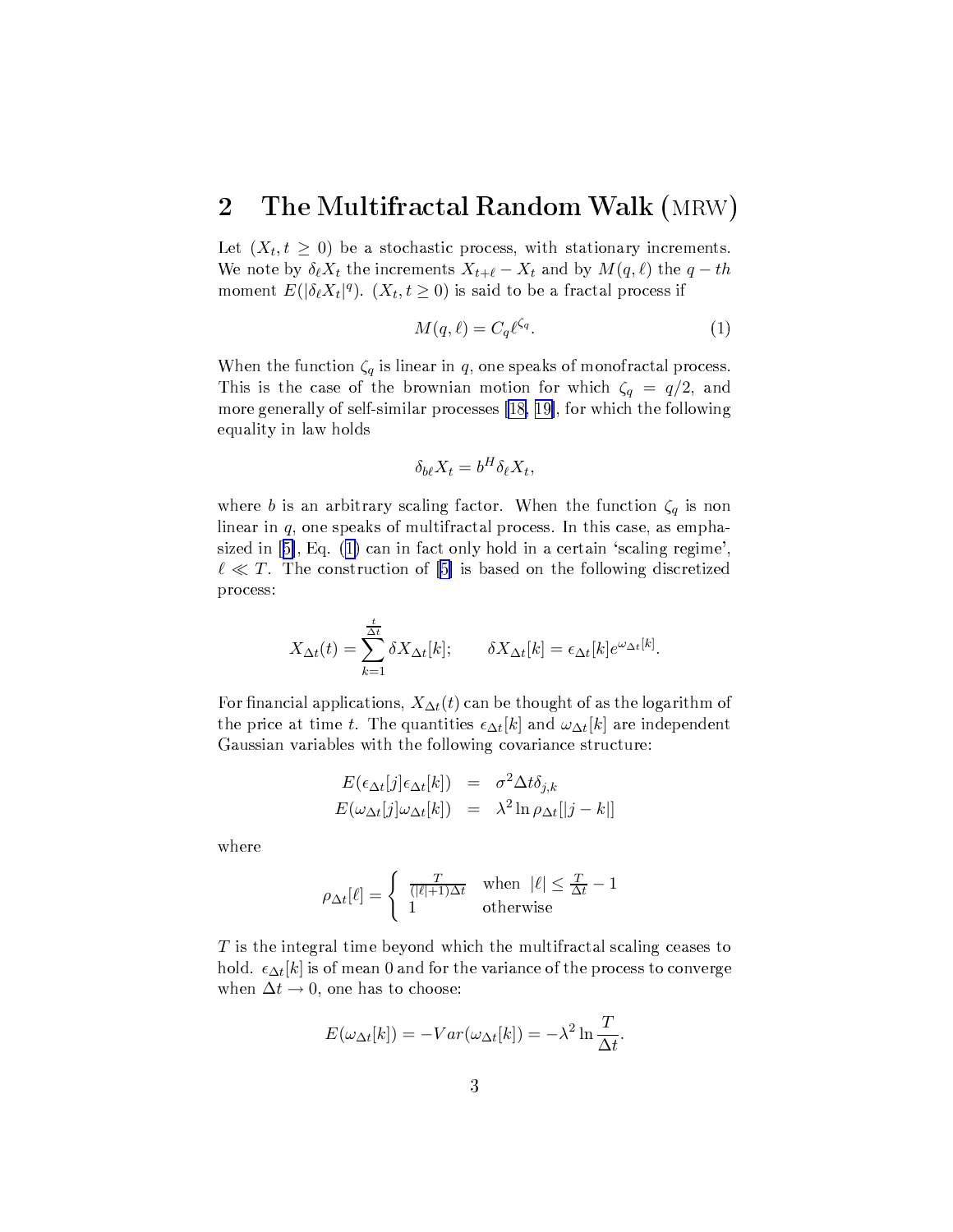Under these conditions, it was shown in  $[5]$  that the even moments of the process are, in the limit  $\Delta t \rightarrow 0$ , given by:

$$
M(2p, \ell) = K_{2p} \left(\frac{\ell}{T}\right)^{p-2p(p-1)\lambda^2}
$$

with

$$
K_{2p} = (2p-1)!!(\sigma^2 T)^p \int_0^1 du_1 \cdots \int_0^1 du_p \prod_{i < j} |u_i - u_j|^{-4\lambda^2}.
$$

The explicit computation of the above integral can be found in [20], that shows that the moments are finite only for  $q < q^* = 2 + 1/2\lambda^2$ , beyond which these moments are infinite for all  $\ell$ . > From the definition of  $\zeta_q$ , we obtain:

$$
\zeta_q = \frac{q}{2}(1 - (q-2)\lambda^2), \qquad q = 2p.
$$

One can also compute the correlation of the local volatility, given by  $\sigma[k] \equiv \sigma e^{\omega_{\Delta t}[k]}$ . It is easily shown that this correlation decays as a power-law of the time lag [5]:

$$
E(\sigma[k]^q \sigma[k+\ell]^q) - E(\sigma[k]^q)^2 \propto \ell^{-q^2 \lambda^2}.
$$

Empirically,  $\lambda^2$  is found to be rather small, in the range  $0.02 - -0.1$  $[5]$ .

# A Skewed Multifractal Random Walk 3  $(SMRW)$

### Definition  $3.1$

We now generalize the construction of [5] in order to account for the leverage effect, where the volatility is correlated with past price returns. We first consider the following discretized model (we omit the  $\Delta t$  in  $\epsilon$  and  $\omega$  for simplicity):

$$
\delta X_{\Delta t}[k] = \epsilon[k] \ e^{\tilde{\omega}[k]} \qquad \tilde{\omega}[k] \equiv \omega[k] - \sum_{i < k} K(i,k) \epsilon[i],
$$

where  $K(i, k)$  is a certain kernel describing how the sign of the return at time i affects the (log)-volatility at a later time k. We think of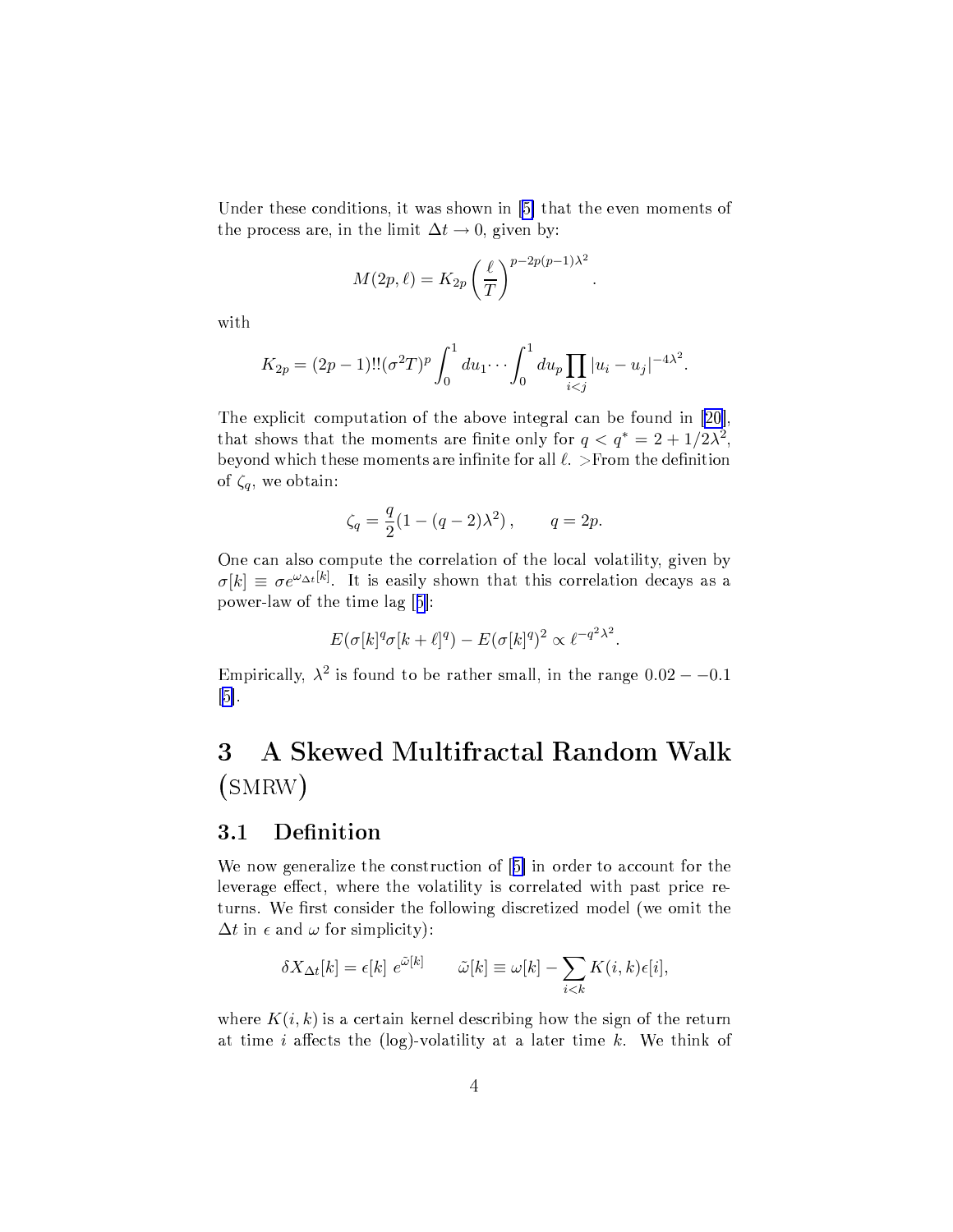$K(i,k)$  as being positive, and therefore the minus sign accounts for the sign of the leverage effect. In order to preserve the multiscaling properties of the process, we choose the kernel  $K(i, j)$  to decay as a power-law:

$$
K(i,j) = \frac{K_0}{(j-i)^{\alpha} \Delta t^{\beta}} \qquad (j > i).
$$

We now compute exactly the first moments of this process and then give an approximate formula (to first order in  $\Delta t$ ) for the higher moments.

### The second moment 3.2

Let  $t = n\Delta t$ , with  $1 \ll n \ll N = \frac{T}{\Delta t}$ . We find, using the notation  $\langle ... \rangle \equiv E_{\epsilon,\omega}(...)$ 

$$
\langle X_t^2 \rangle = \langle (\sum_{i=0}^{n-1} \delta X_{\Delta t}[i])^2 \rangle = \sum_{i=0}^{n-1} \langle \epsilon[i]^2 \rangle \langle e^{2\tilde{\omega}[i]} \rangle
$$
  

$$
= \sigma^2 \Delta t \sum_{i=0}^{n-1} \langle e^{2\omega[i]} \rangle \langle e^{-2 \sum_{k < i} \frac{K_0}{(i-k)^\alpha \Delta t^\beta} \epsilon[k]} \rangle
$$
  

$$
= \sigma^2 \Delta t \sum_{i=0}^{n-1} e^{2K_0^2 \sigma^2 \Delta t^{1-2\beta} \sum_{k < i} \frac{1}{(i-k)^{2\alpha}}}
$$

We now make the following assumptions:

$$
\alpha > \frac{1}{2}
$$

$$
\sigma^2 K_0^2 \Delta t^{1-2\beta} \ll 1
$$
 (2)

which, in particular, requires that  $\beta \leq \frac{1}{2}$  when  $\Delta t \to 0$ . The conditions (2) ensure that the sum  $\sum_{k \leq i} \frac{1}{(i-k)^{2\alpha}} = \sum_{\ell=1}^{\infty} \frac{1}{\ell^{2\alpha}}$  converges and that we can replace, to lowest order in  $K_0$ , th expression for  $\langle X_t^2 \rangle$ , by 1. Under these assumptions, we simply have:

$$
\langle X_t^2 \rangle = \sigma^2 t,
$$

as for the simple Brownian motion, or for the symmetric MRW considered in  $[5]$ .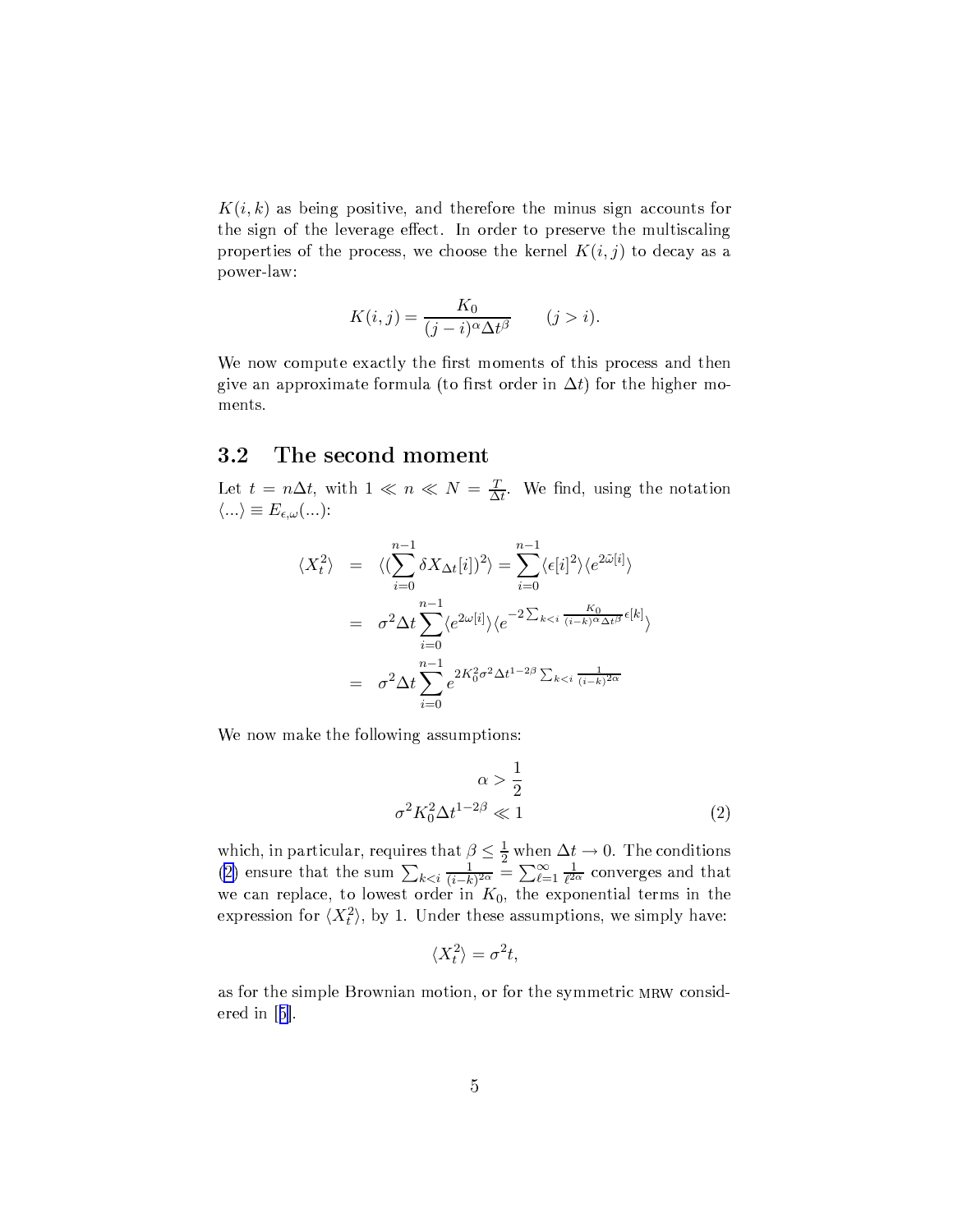#### The third moment 3.3

The third moment, related to the skewness, explicitly reads:

$$
\langle X_t^3 \rangle = \sum_{0 \le i,j,k < n} \langle \epsilon[i] \epsilon[j] \epsilon[k] e^{\tilde{\omega}[i]} e^{\tilde{\omega}[j]} e^{\tilde{\omega}[k]} \rangle
$$
\n
$$
= 3 \sum_{0 \le i < j < n} \langle \epsilon[i] \epsilon[j]^2 e^{\tilde{\omega}[i] + 2\tilde{\omega}[j]} \rangle
$$
\n
$$
= 3\sigma^2 \Delta t \sum_{0 \le i < j < n} \langle e^{\omega[i] + 2\omega[j]} \rangle \langle \epsilon[i] e^{2K(i,j)\epsilon[i]} \rangle
$$
\n
$$
\langle e^{\sum_{k < i} (K(k,i) + 2K(k,j))\epsilon[k]} \rangle \langle e^{2\sum_{i < k < j} K(k,j)\epsilon[k]} \rangle
$$

Within the conditions (2), the exponential terms (i.e.  $\langle e^{K(k,j)\epsilon_k} \rangle$ ) can again be set to 1 to first order, provided the sums converge, which is the case whenever  $\alpha > 1/2$ . Using the equality  $\langle \epsilon e^{\lambda \epsilon} \rangle = \lambda \sigma^2 e^{\frac{\lambda^2 \sigma^2}{2}}$ , we find

$$
\langle X_t^3 \rangle \simeq 6(\sigma^2 \Delta t)^2 \sum_{0 \le i < j < n} K(i, j) \rho_0^{-\frac{\lambda^2}{2}} \rho_{i, j}^{2\lambda^2}
$$
  
\n
$$
= -6K_0 \sigma^4 T^{\frac{3\lambda^2}{2}} \Delta t^{\alpha - \beta + \frac{\lambda^2}{2}} \sum_{0 \le i < j < n} \frac{\Delta t}{((j - i)\Delta t)^{\alpha}} \frac{\Delta t}{((j - i + 1)\Delta t)^{2\lambda^2}}
$$
  
\n
$$
\stackrel{\Delta t \to 0}{\simeq} -6K_0 \sigma^4 T^{\frac{3\lambda^2}{2}} \Delta t^{\alpha - \beta + \frac{\lambda^2}{2}} \iint_{0 \le u < v < t} \frac{dudv}{|u - v|^{\alpha + 2\lambda^2}}
$$
(3)

One easily proves that, under the condition  $\nu_2 = \alpha + 2\lambda^2 < 1$ ,

$$
\iint\limits_{0
$$

so that our final result is:

$$
\langle X_t^3 \rangle \approx -\frac{6K_0 \sigma^4 T^{\frac{3\lambda^2}{2}}}{(2-\nu_2)(1-\nu_2)} \Delta t^{\mu} t^{2-\nu_2},\tag{4}
$$

where  $\mu = \alpha - \beta + \frac{\lambda^2}{2}$ . Therefore, the third moment grows as a power of the time lag t, with an exponent  $\zeta_3 = 2 - \nu_2$ . Due to the conditions (2),  $\mu$  is always positive and therefore  $\langle X_t^3 \rangle$  vanishes in the limit  $\Delta t \rightarrow 0$ . In other words, the skewness of the continuouslimit process disappears. In practice, however, the elementary time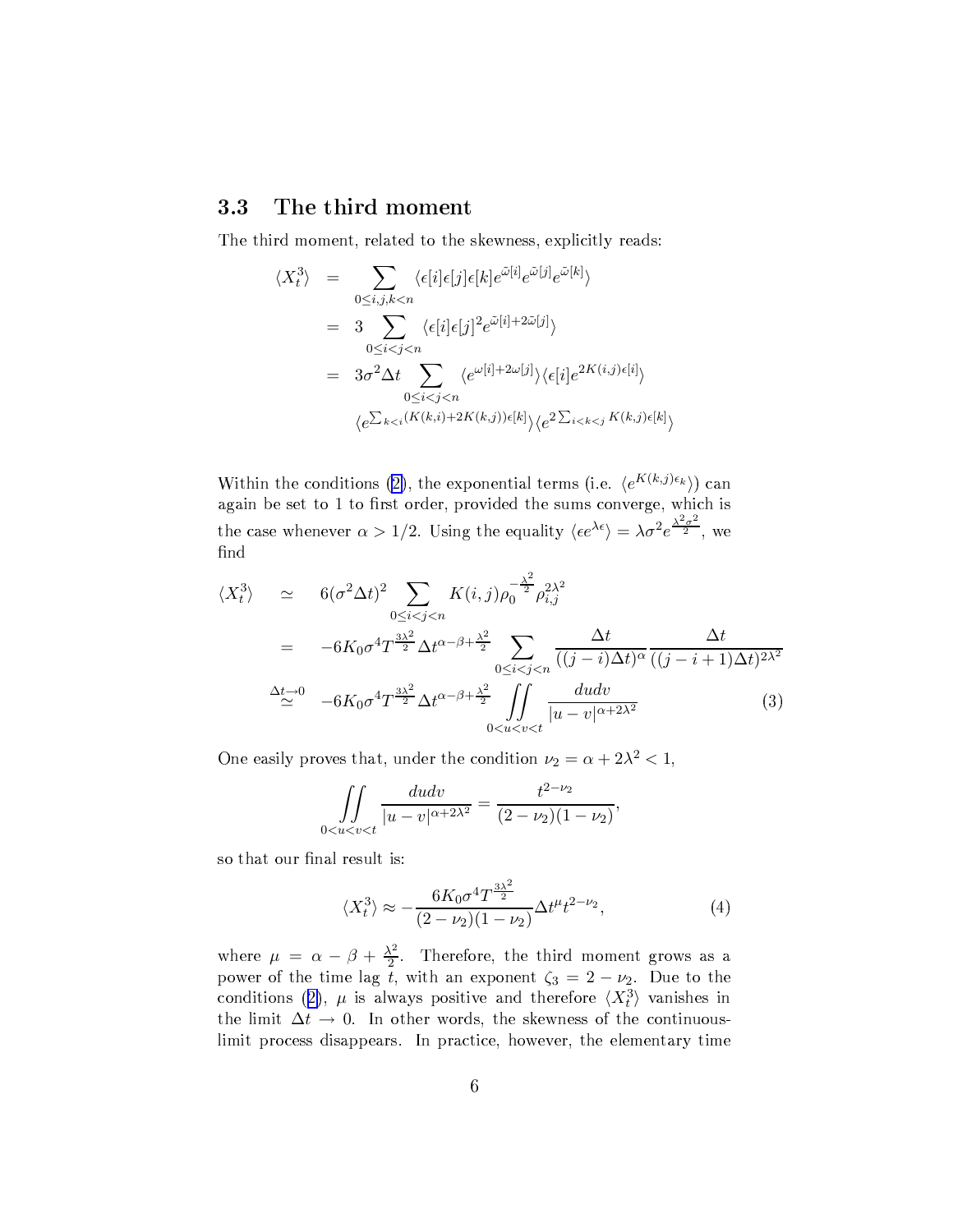scale  $\Delta t$ , beyond which price increments are uncorrelated, is equal to several seconds, even in futures markets, and to several minutes in stocks markets. >From a theoretical perspective, however, it would be interesting to construct a multifractal process which remains skewed in the continuous time limit. We will come back to this point in section 4.

#### Higher order moments 3.4

As q grows, the algebra of the explicit computation of the  $q-th$ moment rapidly becomes messy, and the exact result cannot be computed. However, as we show in appendix, one can still compute the dominating term in the limit  $\Delta t \rightarrow 0$ .

#### $3.4.1$ Odd moments

We want to evaluate the generic moment:

$$
\langle X_t^{2p+1} \rangle = \sum_{0 \le i_1, \dots, i_{2p+1} < n} \langle \epsilon[i_1] \dots \epsilon[i_{2p+1}] \, e^{\tilde{\omega}[i_1]} \dots e^{\tilde{\omega}[i_{2p+1}]} \rangle. \tag{5}
$$

The sum over  $2p + 1$  variables contains many different terms but, as we justify in the Appendix, the dominating one is:

$$
\mathcal{D}_{2p+1} = \sum_{0 \le j_1, \dots, j_{p+1} < n} \langle \epsilon[j_1] \epsilon[j_2]^2 \dots \epsilon[j_{p+1}]^2 e^{\tilde{\omega}[j_1] + 2\tilde{\omega}[j_2] + \dots + 2\tilde{\omega}[j_{p+1}]} \rangle \tag{6}
$$

where all the variables are paired two by two but one. For small  $K_0$ , we finally find:

$$
\langle X_t^{2p+1} \rangle \simeq -\mathcal{M}_{2p+1} K_0 \Delta t^{\mu} t^{p+1-2p^2 \lambda^2 - \alpha},\tag{7}
$$

where  $\mathcal{M}_{2p+1}$  is a positive numerical prefactor, and  $\mu$  was defined above. Therefore, we find that all odd moments scale as a power of the time lag t, with  $\zeta_q = p + 1 - 2p^2\lambda^2 - \alpha (q = 2p + 1)$ . In this sense, the model considered is multifractal for odd moments as well.

#### 3.4.2 Even moments

We now want to evaluate the generic even moment

$$
\langle X_t^{2p} \rangle = \sum_{0 \le i_1, \dots, i_{2p} < n} \langle \epsilon[i_1] \dots \epsilon[i_{2p}] \, e^{\tilde{\omega}[i_1] + \dots + \tilde{\omega}[i_{2p}]} \rangle
$$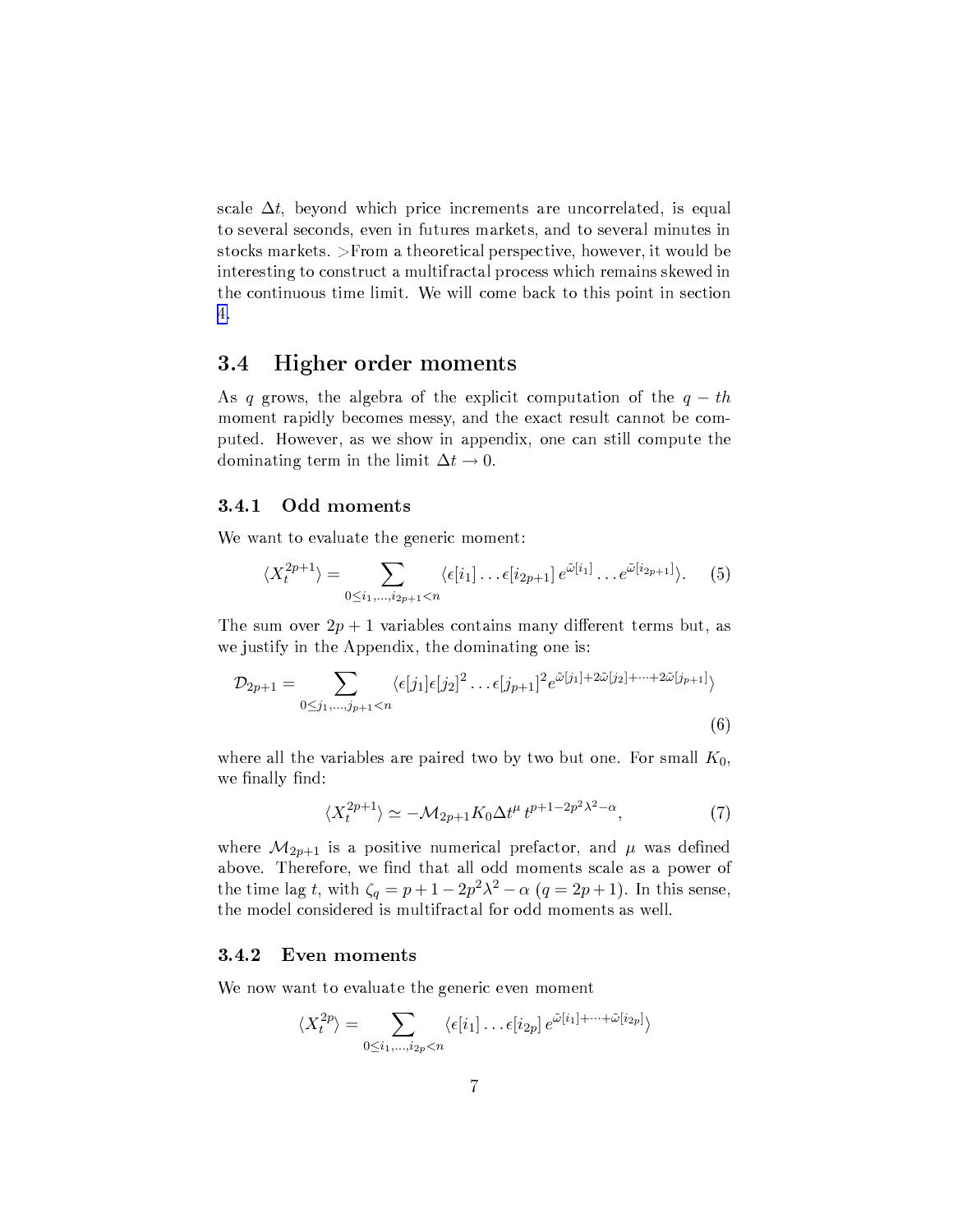<span id="page-7-0"></span>Using similar arguments, detailed in the appendix, we can show that the dominating term is simply:

$$
\mathcal{D}_{2p} = \sum_{0 \leq j_1, \dots, j_p < n} \langle \epsilon[j_1]^2 \dots \epsilon[j_p]^2 \, e^{2\tilde{\omega}[j_1] + \dots + 2\tilde{\omega}[j_p]} \rangle
$$

and that we retrieve, for  $K_0$  small, the result of [5]:

$$
\langle X_t^{2p} \rangle \simeq \mathcal{M}_{2p} t^{p-2p(p-1)\lambda^2}.
$$

Hence, we find that a power-law leverage correlation function, introduced as we have proposed, does not affect even moments (to lowest order in  $K_0$ ), but give to the odd moments a multifractal behaviour.

# An extension to slowly decaying ker- $\overline{4}$ nels

As we have noticed above, a condition for the convergence of sums appearing in the exponentials is  $\alpha > 1/2$ . A way to relax this is to add a large time cut-off to the power-law kernel  $K(i, j)$ . More precisely, we set:

$$
K(i,j) = \frac{K_0 e^{-\Gamma(j-i)}}{(j-i)^{\alpha} \Delta t^{\beta}} \qquad (j > i),
$$

where  $\Gamma \sim \Delta t/T \ll 1$ . We now consider the case condition  $\alpha < 1/2$ , but impose:

$$
\Gamma^{2\alpha - 1} K_0^2 \Delta t^{1 - 2\beta} \ll 1. \tag{8}
$$

This ensures that the sum in the exponential terms is convergent and remains small. Following the same route as above, the third moment reads

$$
\langle X_t^3 \rangle \stackrel{\Delta t \to 0}{\simeq} -6K_0 \sigma^4 T^{\frac{3\lambda^2}{2}} \Delta t^{\mu} \iint\limits_{0 < u < v < t} \frac{e^{-\frac{|u - v|}{T}} du dv}{|u - v|^{\alpha + 2\lambda^2}}.
$$

Note that the double integral over u, v converges provided  $\alpha + 2\lambda^2 < 1$ . Under the condition  $t \ll T$ , the exponential term can be dropped and we recover the same result as above, Eq. (4), with  $\mu = \alpha - \beta + \frac{\lambda^2}{2}$ .<br>Unfortunately, (8) with  $\Gamma \sim \Delta t/T$  impose that  $\alpha - \beta \ge 0$  in the limit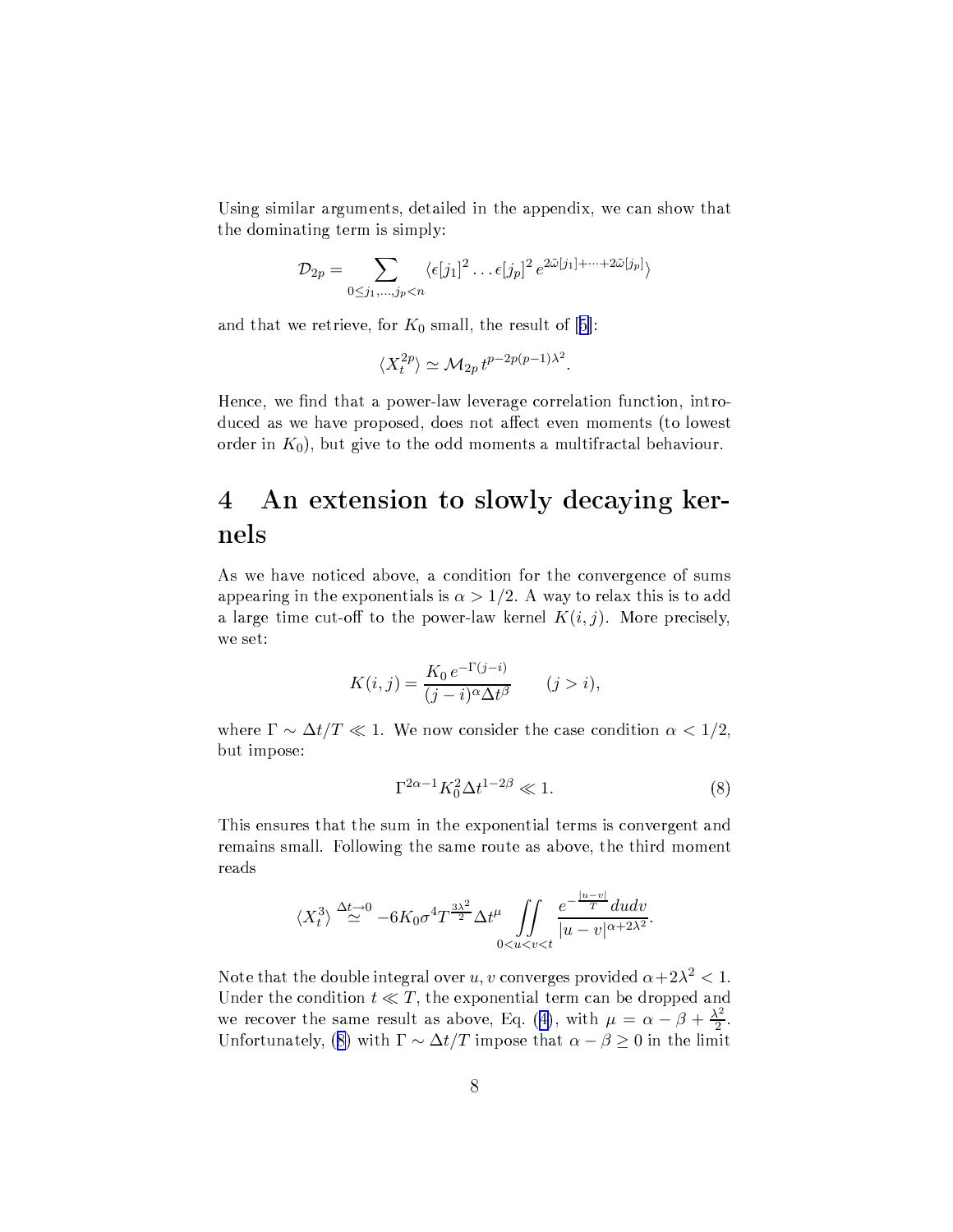$\Delta t \rightarrow 0$ . Therefore, the exponent  $\mu$  is strictly positive and the skewness again disappears in the continuous time limit. On the other hand, the possibility of choosing  $\alpha < 1/2$  leads to the interesting possibility of a skewness that grows with time. Indeed, the third moment (given by Eq. (4)), divided by the third power of the volatility, scales as  $t^{1/2-\nu_2}$ , with  $\nu_2 = \alpha + 2\lambda^2$ . Small values of  $\alpha$  therefore leads to a growing skewness (at least for  $t \ll T$ ), whereas  $\alpha > 1/2$  necessarily leads to a skewness that decays with time.

## Numerical results  $\overline{5}$

#### $5.1$ Methodology

#### Simulation  $5.1.1$

In order to generate correlated Gaussian random variables (the  $\omega$ 's), we follow a quite standard procedure explained in [21], based on the utilization of the Fast Fourier Transform [22].

The major difficulty is to efficiently compute the skewness convolution  $\sum_{i\leq k} K(i,k) \epsilon[i]$ . We first generate 2n independent Gaussian variables  $\eta[i]$ , and periodize our series as:

$$
\epsilon[i] = \begin{cases} \eta[i] & \text{if } 0 \le i < k \\ \eta[i+2n] & \text{if } k - 2n \le i < 0 \end{cases}
$$

and we define

$$
\bar{K}(i,k) = \begin{cases} K(i,k) & \text{if } 0 < k - i \le n \\ 0 & \text{otherwise} \end{cases}
$$

We can now evaluate the skewness convolution by  $\sum_{i=k-2n}^{k-1} \bar{K}(i,k)\epsilon[i]$ , again using Fast Fourier Transforms. The use of  $n$  'pseudo' past variables and the cut-off imposed to  $K(i,k)$  are essential to avoid spurious correlations between past volatilities and future returns. The systematic use of the Fast Fourier Transform makes the whole procedure quite efficient and allows us to simulate long series of our process (in the applications we used series of  $2^{13}$  variables but longer series can be obtained).

#### Evaluation of the moments  $5.1.2$

We have evaluated the moments by averaging over a large number of realizations of the process. This is not such an easy task, because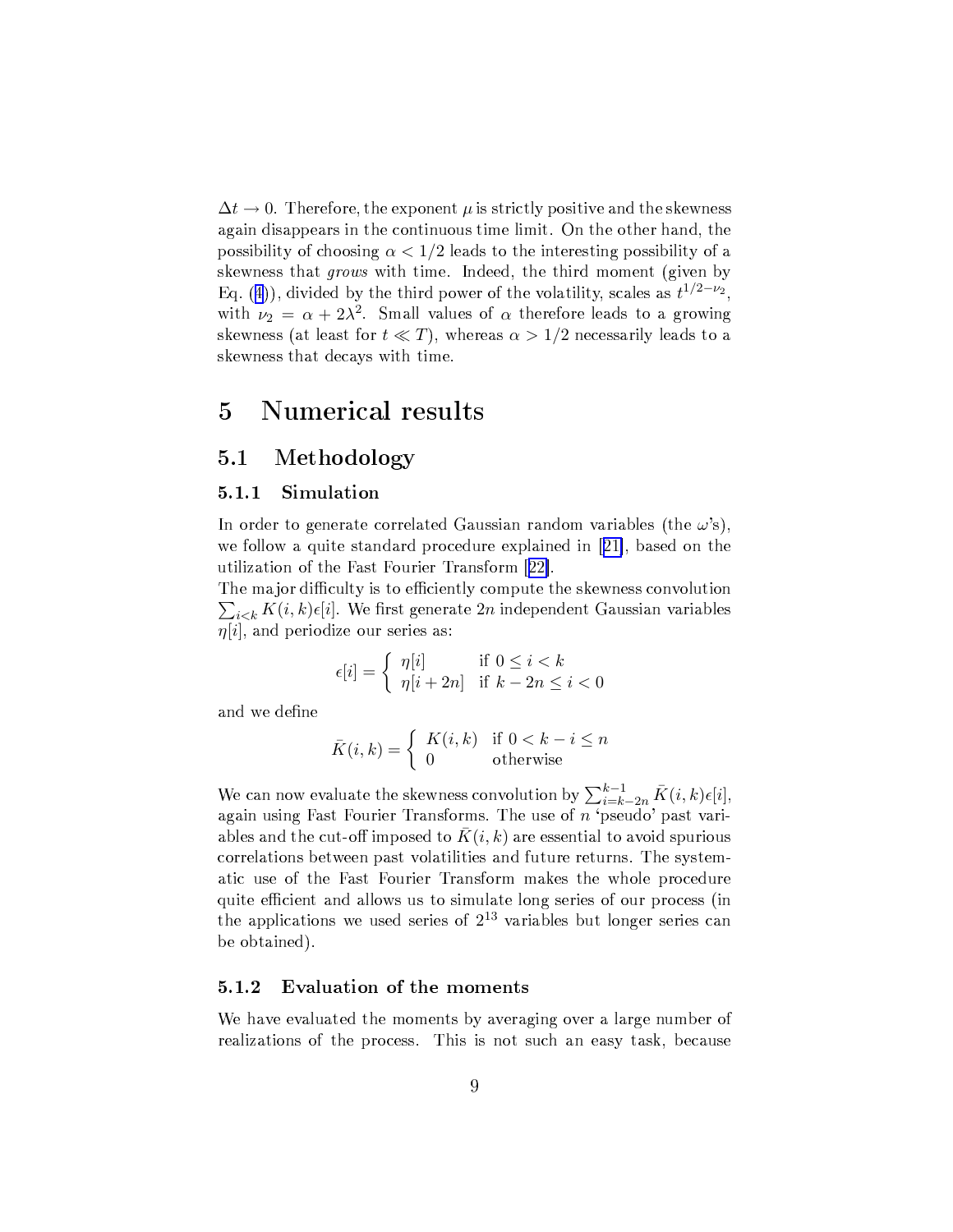the quantities we deal with can be small and the convergence can be very slow due to the existence of long-range correlations in the variables  $\{\omega[i]\}$ , and the slow power-law decay of the kernel  $K(i, j)$ . In order to eliminate spurious skewness effects and to be more accurate, we have systematically averaged over the processes generated by the variables  $\{\epsilon[i], \omega[i]\}$  and by the variables  $\{-\epsilon[i], \omega[i]\}$ . In the absence of asymmetry (i.e. when  $K(i, j) \equiv 0$ ), the second process is exactly the "mirror image" of the first one and therefore all odd moments are strictly zero. Conversely in the presence of asymmetry, the second process is no longer the "mirror image" of the first one (see Fig 1), and one finds non zero odd moments. By proceeding this way, we are sure that any non zero result can indeed be attributed to the leverage kernel.



FIGURE 1: A realization of a MRW and its "mirror-image" (left), the same for SMRW (right). In this case we observe the influence of the kernel  $K$  which induce asymmetry in the process.

#### 5.2 Some results

The results we present are based on 10 000 independent realizations of the process. A total of  $2^{13}$  variables were used for each series. The parameters we used are  $T = 4000\Delta t$ ,  $\lambda = 0.175$ , corresponding to  $\lambda^2 \simeq 0.03$ . We chose two different values of the kernel exponent:  $\alpha = 0.3$  with  $\beta = \alpha + \lambda^2/2$  and  $\alpha = 0.6$  with  $\beta = 0.45$ . The strength of the leverage effect is taken to be  $K_0 = 0.1$ , small enough to trust our approximate formulas. We have evaluated the different moments for times ranging from  $t = 10\Delta t$  to  $t = 1300\Delta t$ , i.e. in a region where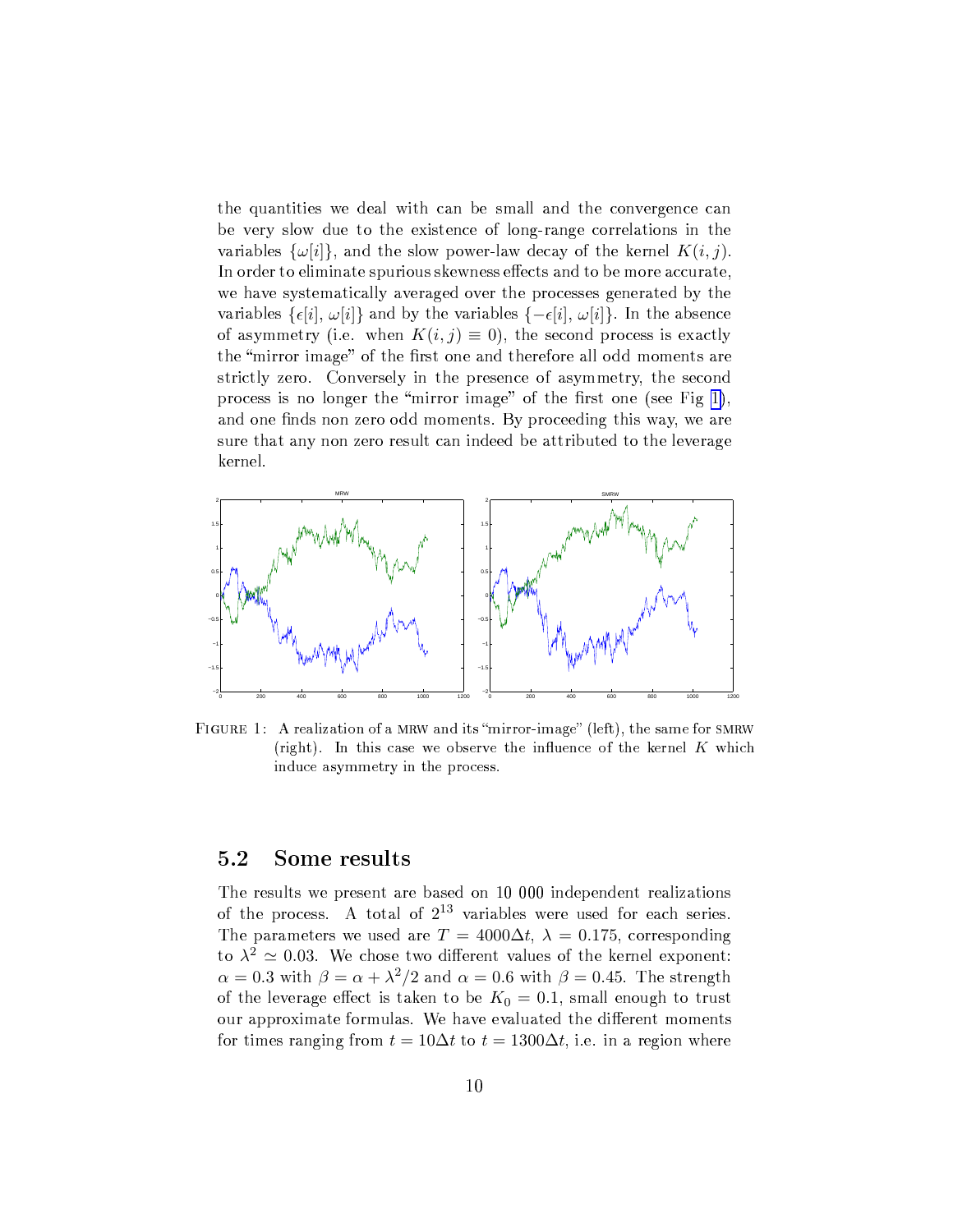$\Delta t \ll t \ll T$ . We have plotted the logarithm of the different moments with as a function of the logarithm of the time lag. We expect to obtain a straight line with a slope given by  $\zeta_q$ . We indeed observe a



FIGURE 2: Logarithm (base 10) of the  $2^{nd}$  (left) and  $4^{th}$  (right) moments of the process, with  $\alpha = 0.6$  (x) and  $\alpha = 0.3$  ( $\triangle$ )), as a function of the logarithm of the time lag. We have shown for comparison the theoretical prediction, which is independent of  $\alpha$ . The agreement is extremely good over the whole time region, both for the exponent  $\zeta_q$  and the prefactor.

nice power-law scaling for the second and fourth moment of the process  $(Fig. 2)$ , with a perfect adequation between the theoretical prediction and the simulations. The agreement is again very good for the third moment (Fig. 3), in particular for  $\alpha = 0.3$ . There is a systematic difference for  $\alpha = 0.6$ , that tends to disappear for large time lags. This is due to the fact that corrections to our asymptotic formulas tend to be stronger when  $\alpha$  increases. Indeed, in the above calculations (3), we have set:

$$
\sum_{0 \le i < j < n} \frac{\Delta t}{((j-i)\Delta t)^\alpha} \frac{\Delta t}{((j-i+1)\Delta t)^{2\lambda^2}} \approx \iint_{0 < u < v < t} \frac{du dv}{|u - v|^{\alpha + 2\lambda^2}}.
$$

Although this is correct in the limit  $\Delta t/t \to 0$ , there are corrections of the order of  $(\Delta t/t)^{1-\nu_2}$ , which persist when  $\nu_2 \to 1$ . Let us note that this finite time correction is very small for the even moments, since in this case  $\nu_2$  is replaced by  $4\lambda^2$ , which is very small (see Fig. 4).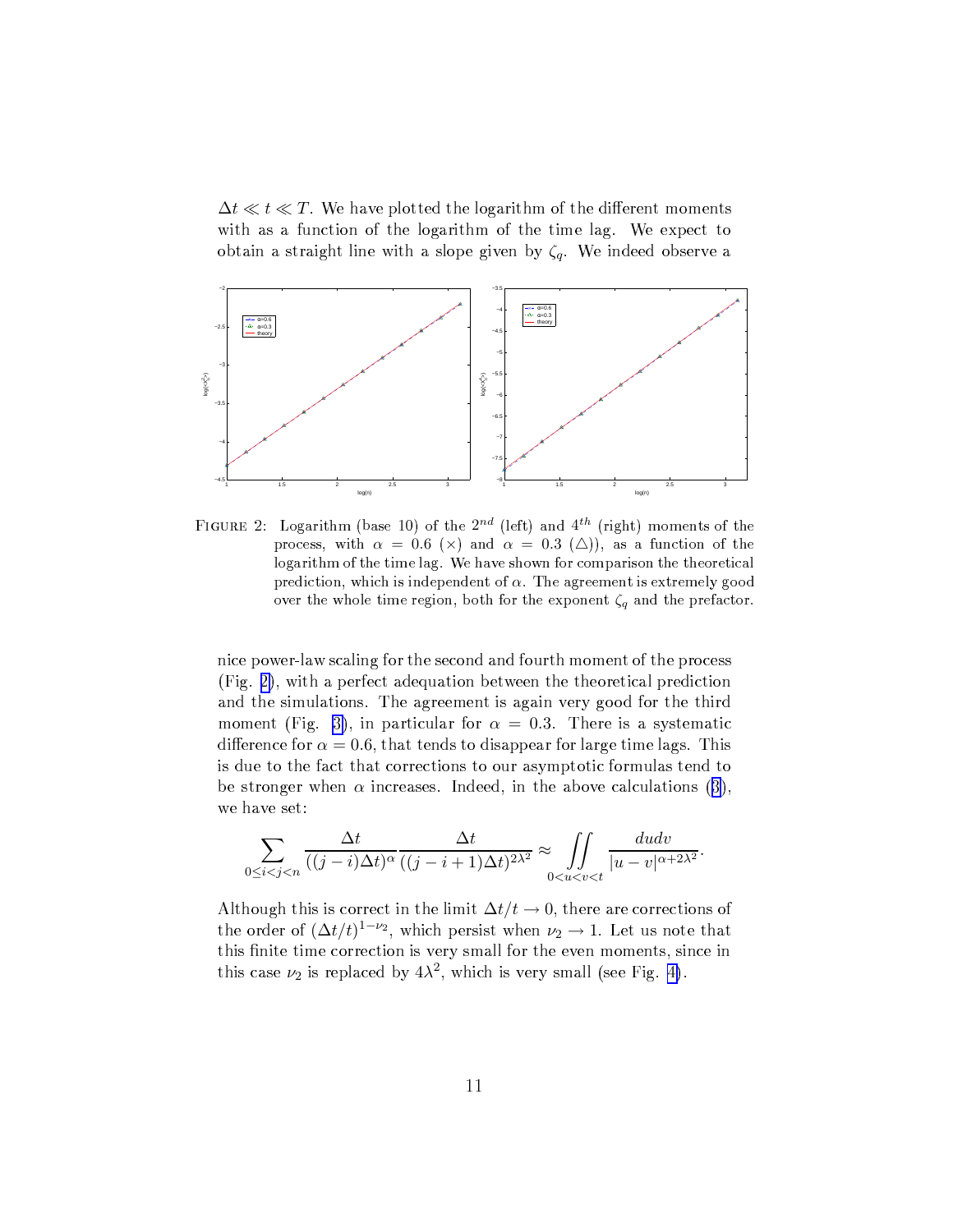<span id="page-11-0"></span>

FIGURE 3: Logarithm (base 10) of the 3<sup>rd</sup> moment of the processes, for  $\alpha = 0.3$ (top) and  $\alpha = 0.6$  (bottom), and  $K_0 = 0.1$ . The adequation between simulations and theory is extremely good for  $\alpha = 0.3$  (top), but less convincing for  $\alpha = 0.6$  (bottom). This discrepancy can be simply explained by the faster convergence of the Riemann sums in the case  $\alpha = 0.3$  than in the case  $\alpha = 0.6$  (see Fig. 4

## 6 Comparison with empirical data

The comparison between the predictions of the (symmetric) MRW and real financial data was discussed in details in [5]. In particular, the way to calibrate the parameters  $\lambda^2$  and T is to study the correlation function of the log-volatility, that should behave as the log of the time lag up to time T, with a slope which is precisely  $\lambda^2$ . While  $\lambda^2$  is quite well determined (its typical value is  $(0.03)$ , the 'integral time' T is much less precisely calibrated (it is found to be  $\approx 2$  years). The elementary time interval  $\Delta t$  is given by the chosen discretization of the time series, provided it is larger than the correlation time of the returns (otherwise the assumption that  $\langle \epsilon[i] \epsilon[j] \rangle = \delta_{i,j}$  is not justified). For example, for daily data,  $\Delta t = 1$  day.

As far as skewness is concerned, the following 'leverage' correlation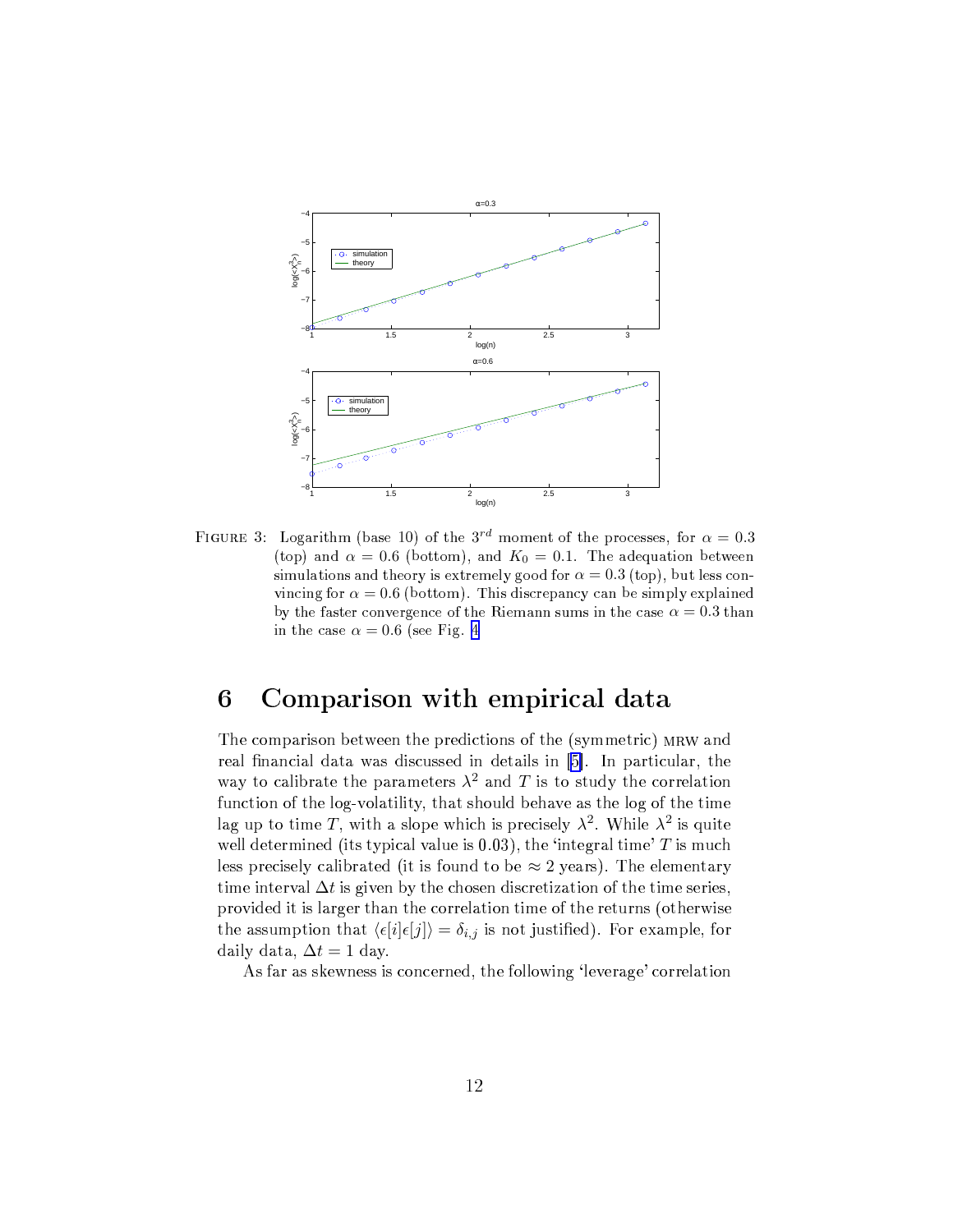<span id="page-12-0"></span>

FIGURE 4: Logarithm (base 10) of the rescaled difference between the measured  $3^{rd}$ moment of the process and the theoretical one  $(\langle X_{th}^3 \rangle - \langle X_{meas}^3 \rangle / \langle X_{th}^3 \rangle)$ as a function of the logarithm of the time lag  $(n = t/\Delta t)$ . This graph confirms that the rescaled difference behaves like a power-law of the time lag, with an exponent close to  $1 - \nu_2$ , that depends on  $\alpha$ . These corrections become large when  $\nu_2 \rightarrow 1$  (for example for  $\alpha = 0.6$ ) and explain the discrepancy observed in Fig. 3

function was proposed and studied in [16]:

$$
\mathcal{L}(i,j) = \frac{\langle \delta X[i] \delta X[j]^2 \rangle}{\left(\langle \delta X[k]^2 \rangle\right)^2} \qquad i < j.
$$

Using the above definition we find, in the limit  $K_0^2 \sigma^2 \Delta t \ll 1$ , the following relation:

$$
\mathcal{L}(i,j) \equiv -2\left(\frac{T}{\Delta t}\right)^{\frac{3\lambda^2}{2}} \frac{K(i,j)}{|i-j|^{2\lambda^2}},\tag{9}
$$

that allows in principle to calibrate  $K(i, j)$  using empirical data, once  $\lambda^2$  and T are fixed. (Note that only the combination  $K_0 T^{\frac{3\lambda^2}{2}}$  appears in the above formulae, so that the uncertainty on  $T$  does not transpire on the skewness). The leverage correlation function is however found to be, in the case of stock indices, close to a pure exponential in  $|i-j|$ , with a decay time of ten days or so  $[16]$ , in contrast with Eq.  $(9)$ . For individual stocks, however, the decay time is much longer. The introduction of well defined time scale would ruin the scaling properties of the MRW process. We choose to preserve the scaling properties of the process for three reasons: (a) a strict multifractal skewed process is an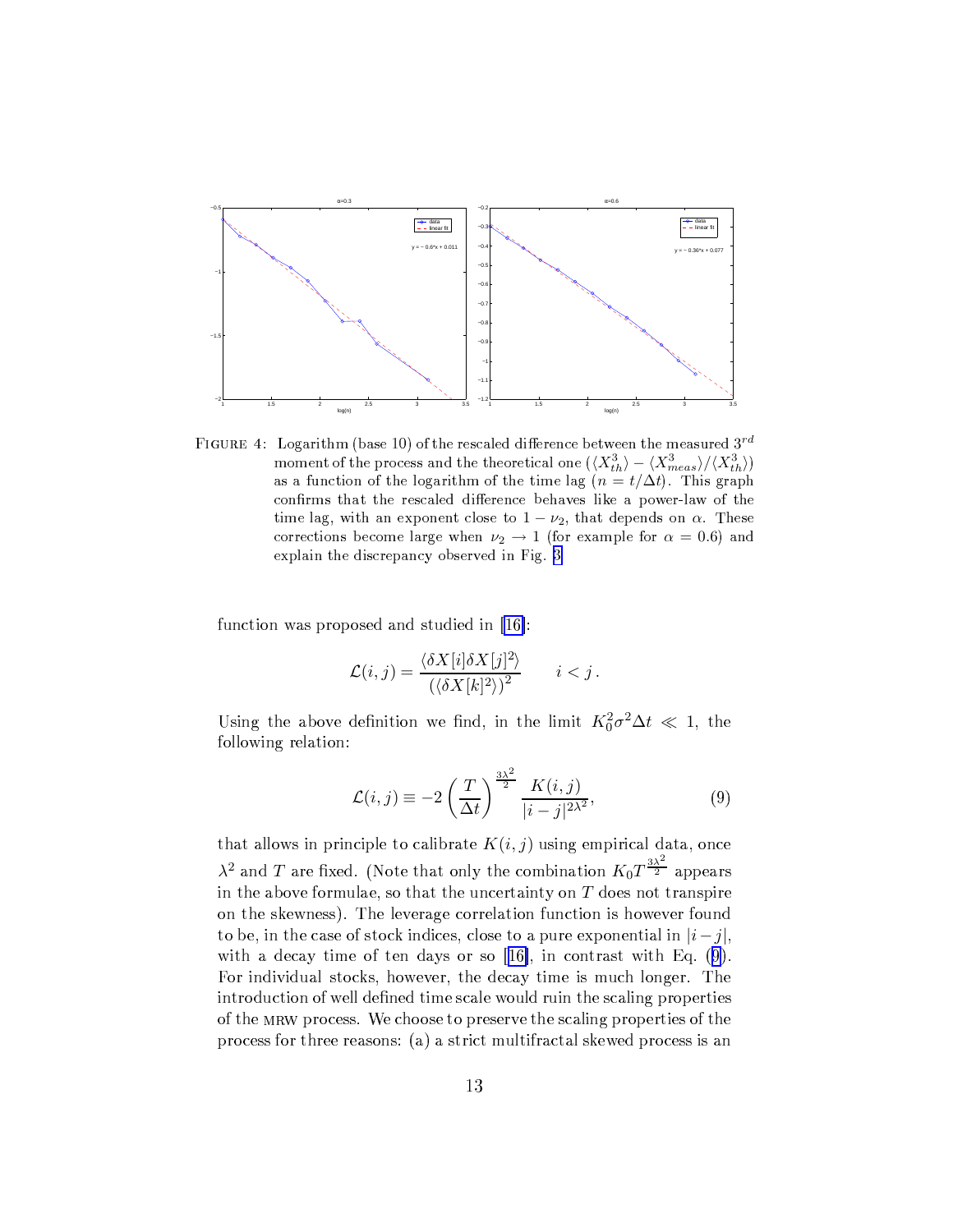interesting process in its own right, that may have applications outside finance (for example in turbulence  $[23]$ ), (b) the scaling properties of the SMRW might enable one to find exact analytic formulas for, e.g. probability distributions, and (c) the slow decay of the leverage function allows one to obtain long time persistent skews, and is useful in the context of option pricing (see section 8 below). In other words, even if the historical time series do not exhibit a long ranged leverage correlation function, the implied distributions, consistent with option smiles, might do so.

## 7 Volatility asymmetry

In [24], an interesting time asymmetry in financial series was detected using a wavelet analysis (see also [25] for related work). According to these authors, "the volatility at large scales influences causally (in the future) the volatility at shorter scales", whereas the converse effect is much weaker. This finding is actually deeply related to the leverage effect [26] and our model, with its extended time correlations between returns and volatility, should be able to reproduce it, as we show now. One can quantify the effect reported in [25, 24] by computing a correlation between volatilities at different scales  $n$  and  $m$ , defined as:

$$
C(n,m) = \langle \left(\sum_{i=0}^{n-1} \delta X[i]\right)^2 \left(\sum_{j=n}^{n+m} \delta X[j]\right)^2 \rangle
$$
  
= 
$$
\sum_{i=0}^{n-1} \sum_{j=n}^{n+m} \langle \delta X[i]^2 \delta X[j]^2 \rangle + 2 \sum_{0 \le i_1 < i_2 < n} \sum_{j=n}^{n+m} \langle \delta X[i_1] \delta X[i_2] \delta X[j]^2 \rangle
$$

Although this quantity is not exactly the one considered in [24], one expects that it behaves very similarly. The first term  $C_1$  is easy to compute and is equal, in the limit  $\Delta t \rightarrow 0$ , to:

$$
C_1 = \sigma^4 T^{4\lambda^2} \int_{u=0}^{\tau} \int_{v=\tau}^{\tau+\tau'} \frac{du \, dv}{|u-v|^{4\lambda^2}}
$$
  
= 
$$
\frac{\sigma^4 T^{4\lambda^2}}{(1-4\lambda^2)(2-4\lambda^2)} [(\tau+\tau')^{2-4\lambda^2} - \tau^{2-4\lambda^2} - \tau'^{2-4\lambda^2}],
$$

where  $\tau = n\Delta t$  and  $\tau' = m\Delta t$ . This result is symmetric in  $\tau$  and  $\tau'$ , and therefore cannot explain the asymmetry. The second term, on the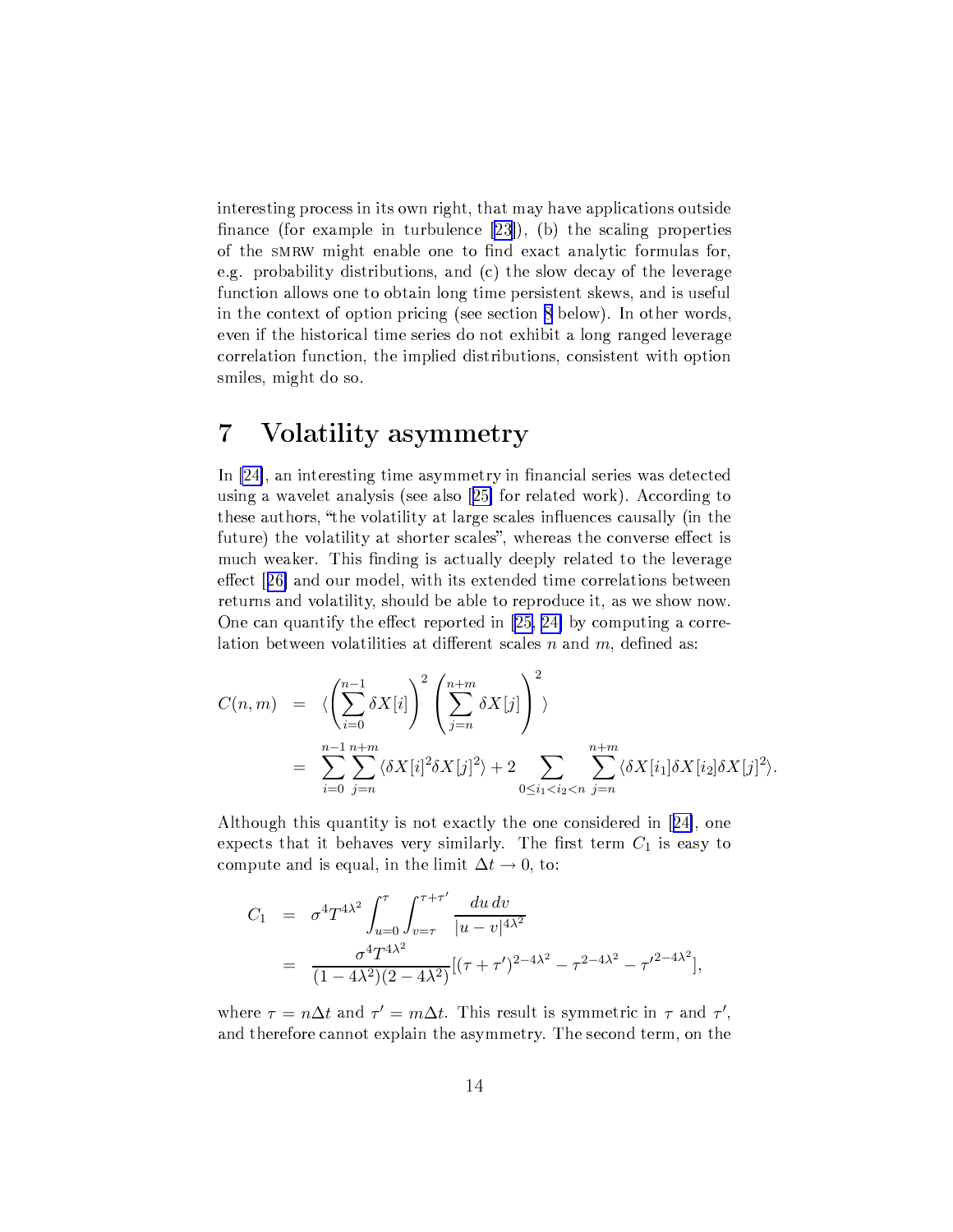<span id="page-14-0"></span>other hand, is equal to:

$$
C_2 = 2\sigma^6 K_0^2 T^{4\lambda^2} \Delta t^{\lambda^2 + 2\alpha - 2\beta} \int_{0 \le u_1 < u_2 < \tau \le v < \tau + \tau'} \frac{2}{(v - u_2)^\alpha} \tag{10}
$$
\n
$$
\left[ \frac{1}{(u_2 - u_1)^\alpha} + \frac{2}{(v - u_1)^\alpha} \right] \frac{du_1 \, du_2 \, dv}{(u_2 - u_1)^{\lambda^2} (v - u_1)^{2\lambda^2} (v - u_2)^{2\lambda^2}}.
$$

We now change variables and set:

$$
u_1 = x_1 \tau
$$
  
\n
$$
u_2 = x_2 \tau
$$
  
\n
$$
v = \tau + y \tau',
$$

and assume first that  $\tau' = \epsilon \tau$  with  $\epsilon \ll 1$ , i.e. we compare future short scale volatilities with past large scale volatilities. One finds:

$$
C_2 \propto K_0^2 \epsilon \tau^{3-2\alpha-5\lambda^2}
$$

Now, the opposite case where  $\tau = \epsilon \tau'$  with  $\epsilon \ll 1$ , i.e. where we compare future large scale volatilities with past small scale volatilities leads to:

$$
C_2 \propto K_0^2 \epsilon^{2-\alpha-\lambda^2} \tau^{3-2\alpha-5\lambda^2}.
$$

The ratio of the second indicator to the first is therefore equal to  $\epsilon^{1-\alpha-\lambda^2}$ , which goes to zero provided that  $\alpha+\lambda^2 < 1$ . In this case, the asymmetry indeed has the sign found in [24], that is, the correlation between past volatility at short scale and future volatility at large scale is indeed weaker than the correlation between past volatility at large scale and future volatility at short scale.

# An application to option pricing: skewed 8 volatility smile

It is a well known fact that Black-Scholes hypotheses are not satisfied in practice. In particular, fat tail effects and volatility clustering are absent in the Black-Scholes world. This has important consequences on option pricing (particularly for *exotic* options) and hedging. One particularly clear symptom is the so called *volatility smile*: implied volatility from option prices is not constant but varies across both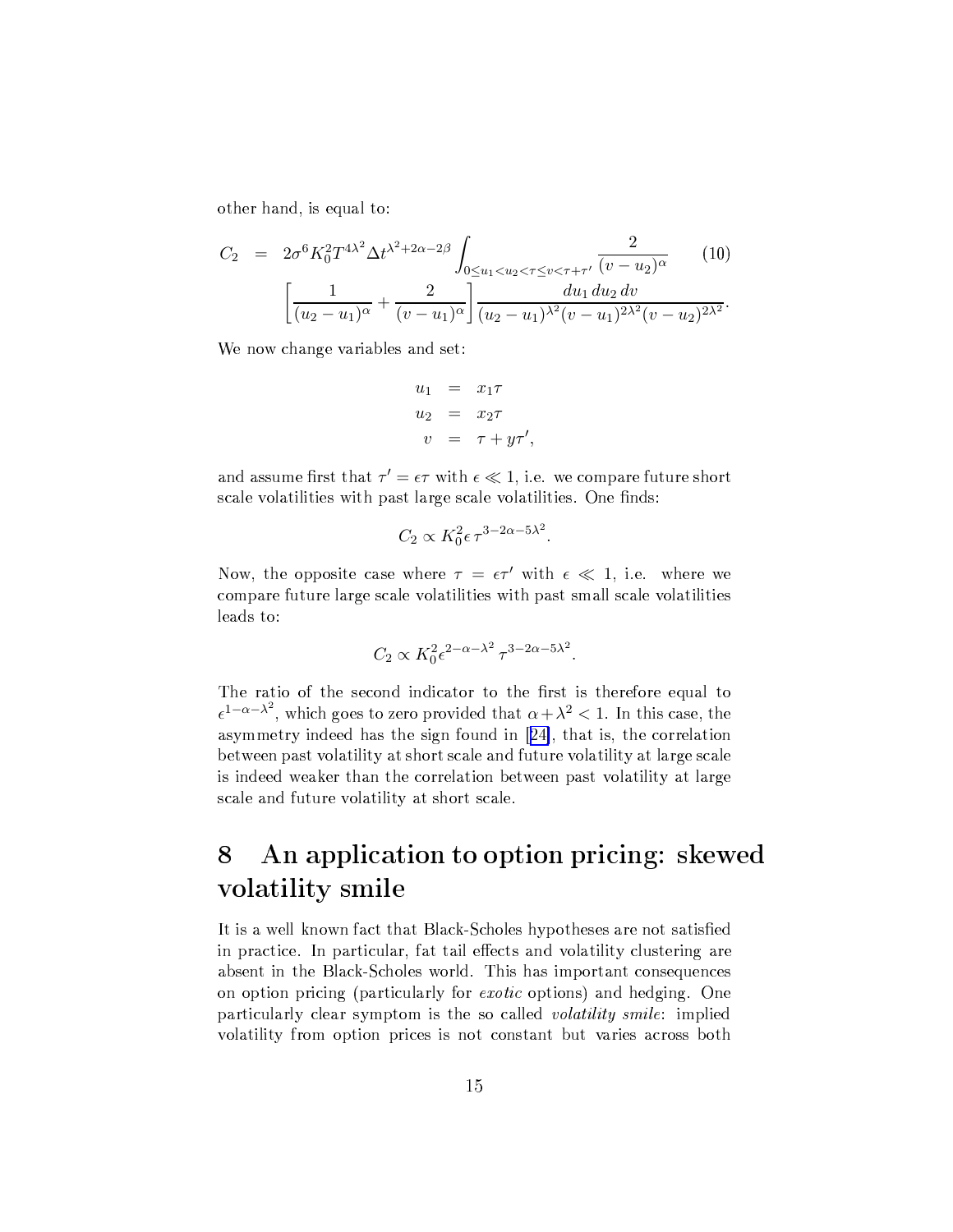<span id="page-15-0"></span>strike and maturity, defining a volatility surface. Although this effect is widely known and studied by both academics and practitioners, a detailed understanding of the implied volatility surface is still one of the major challenge of modern finance.

Several authors  $[27, 28, 11, 12]$  have given simple approximate formulas for option prices (or for the resulting volatility smile) when the asset is modelled by an arbitrary stochastic process, which capture the basic mechanisms that lead to non trivial smiles. The idea is to consider that the distribution of the price increments is weakly non Gaussian. Using a truncated cumulant expansion [29, 27], one finds corrections to the constant volatility case in terms of the skewness and kurtosis of the underlying process (see also [30] for equivalent results but in a different language). For example, when the log-price difference between times 0 and t has a variance  $\sigma_t$ , skewness  $\kappa_{3,t}$  and kurtosis  $\kappa_{4,t}$ , the volatility smile  $v_t$  is approximately given by  $[12]$ <sup>1</sup>:

$$
v_t = \sigma_0 \left[ 1 + \frac{\kappa_{3,t}}{3!} (2\sigma_t - d_t) - \frac{\kappa_{4,t}}{4!} (1 - d_t^2 + 3d_t\sigma_t - 3\sigma_t^2) \right]
$$
(11)  

$$
d_t = \frac{\log(S_0/K) + rt + \sigma_t^2/2}{\sigma_t},
$$

where  $S_0$  is the current price of the underlying,  $\sigma_0$  is (true) volatility, K the strike and r the interest rate. In the limit where  $\sigma_t, rt \ll 1$  and  $S_0 - K \ll S_0$ , the above formula boils down to the formula obtained in [11] in the context of an additive model:

$$
v_t = \sigma_0 \left[ 1 - \frac{\kappa_{3,t}}{3!} d_t - \frac{\kappa_{4,t}}{4!} (1 - d_t^2) \right]
$$
  
\n
$$
d_t = \frac{S_0 - K}{S_0 \sigma_t},
$$
\n(12)

Since our process displays both anomalous skewness and kurtosis, we expect to observe this smile effect. The above formula is interesting as it gives an explicit expression of the option smiles for the SMRW in terms of its known skewness and kurtosis. It is therefore important to compare the result (11) with an exact smile obtained by Monte-Carlo simulations (Fig.5), in order to test the accuracy of the above formula.

<sup>&</sup>lt;sup>1</sup>The formula given in [12] is in fact slightly different in that it neglects terms in  $\sigma_t$ compared to the moneyness  $d_t$ , which we have kept below.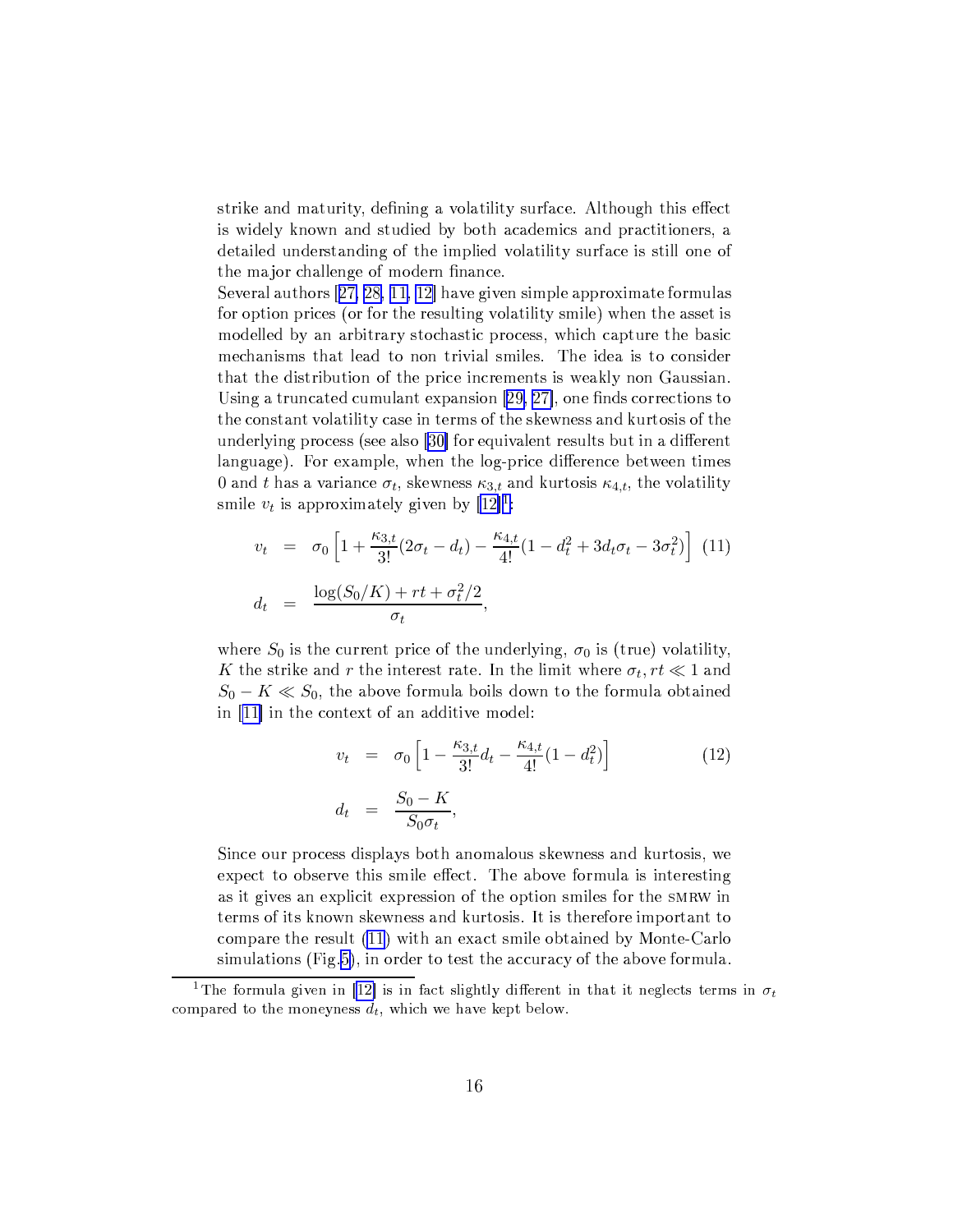<span id="page-16-0"></span>We model the returns of the underlying by a geometric SMRW:

$$
\frac{\delta S_t}{S_t} = \mu \delta t + \sigma_0 \delta X_t \tag{13}
$$

where  $X_t$  is a SMRW. We then evaluate the price of an (european) option as an unconditional average of the final payoff  $(S_T - K)_+$  $\max(S_T - K, 0)$  over many realizations of our process with  $\mu = r$ . This assumes that

- the option is hedged using the Black-Scholes  $\Delta$  [10, 31], which is a good approximation for the minimum variance hedging strategies. In this case, the 'risk neutral' process is indeed given by Eq.  $(13)$ . Other hedging schemes are in fact possible, and would lead to small corrections to the option price, but this is beyond the aim of the present analysis, which is to test Eq.  $(11)$  in the framework within which it is established.
- one does not attempt to measure the instantaneous volatility and to condition the paths to start from this measured value. In other words, we study the unconditional, time independent volatility surface. Correspondingly, both the price and the hedge are independent of the *current* level of volatility.



FIGURE 5: Implied volatility  $v_t$  as a function of the strike K, for different maturities  $(t=0.25, 0.5, 0.75$  and 1 year), for  $\alpha = 0.3$  (left) and  $\alpha = 0.6$  (right). We have chosen  $r = 4\%, \sigma_1 = 20\%, \lambda = 0.175$  and  $T \simeq 2$  years (these values are chosen according to [5]); the discretization step is here  $\Delta t = 2^{-8}$ . In both case we clearly see the smile effect.

In Fig.5 we have drawn the volatility smiles given by the Monte-Carlo simulation and the theoretical smile given by formula (11), with the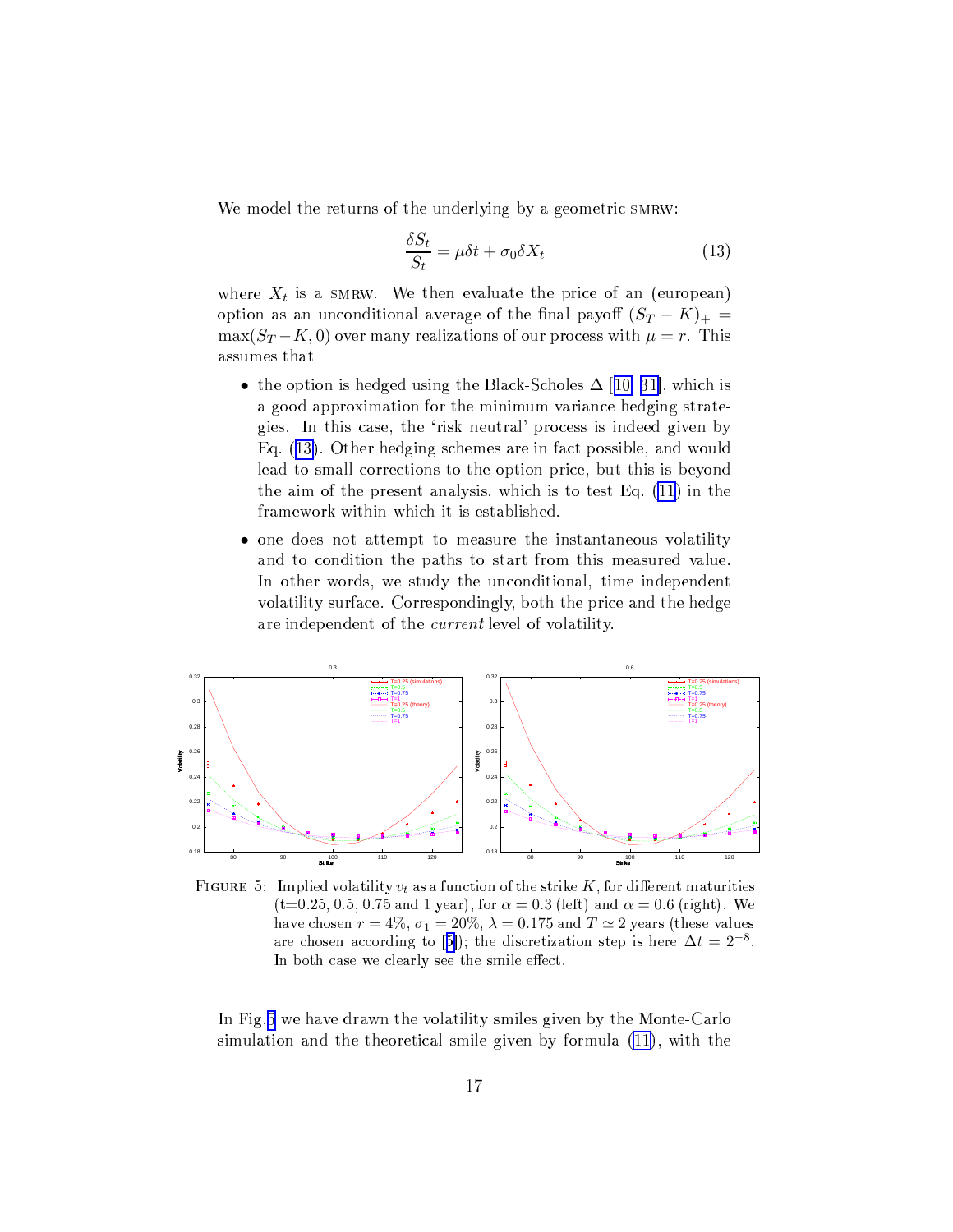<span id="page-17-0"></span>theoretical skewness  $\kappa_{3,t}^{the}$  and kurtosis  $\kappa_{4,t}^{the}$  obtained from our above analysis:

$$
\kappa_{3,t}^{the} = -\frac{6K_0\sigma T^{\frac{3\lambda^2}{2}}t^{\frac{1}{2}-\nu_2}}{(2-\nu_2)(1-\nu_2)}\Delta t^{\mu} \tag{14}
$$

$$
\kappa_{4,t}^{the} = \frac{6T^{4\lambda^2}t^{-4\lambda^2}}{(2-4\lambda^2)(1-4\lambda^2)} - 3.
$$
\n(15)

As already mentioned in section 4, the skewness grows with time when  $\alpha < \frac{1}{2}$ . This can be of great interest for financial applications since it is often observed that the skewness of the option smile can persist for large maturities. We clearly see in (Fig.5) that the non Gaussian nature of our process induces an asymmetric smile and, visually, the agreement between simulations and theory is satisfying for maturities  $0.5, 0.75, 1$  and strikes between 80 and 120. The case of the shortest maturity is less convincing, as expected from a cumulant expansion, that is in principle only valid for long enough maturities. In order to be more precise we then have performed a parametric fit of these curves using Eq. (11) to obtain implied values of the skewness  $(\kappa_3^{imp})$ and the kurtosis  $(\kappa_4^{imp})$ . We have chosen to fit the curves over the whole interval  $(75 : 125)$  of strikes. It is not obvious that this is the best choice because the implied volatility for deep in-the-money options (small strike) is known to be very sensitive to errors (because of a small Vega). We have also computed the empirical skewness and kurtosis from the simulations. We report these results in Tab.1 and Tab.2. The agreement between the theoretical and implied values is only fair, even if the order of magnitude is correct. The implied kurtosis is smaller than the theoretical one for small maturities with a better agreement for large maturities, whereas the implied skewness tends to depart from its theoretical value for large maturities. Note that the skewness *increases* with maturity, at variance with most theoretical models in which it decreases as  $1/\sqrt{t}$ . Note also that for a fixed range of strikes, the range of relative moneyness decreases with maturity and the skewness becomes more difficult to ascertain precisely. In order to track the origin of the observed discrepancy<sup>3</sup>, we have directly

<sup>&</sup>lt;sup>2</sup>At least in the regime  $t \ll T$ . For  $t \gg T$ , the multifractal features disappear and both the skewness and kurtosis vanish, as the process converges to a Gaussian.

<sup>&</sup>lt;sup>3</sup>Note that the agreement between empirical and theoretical volatility is much better (see Fig.  $5$ ).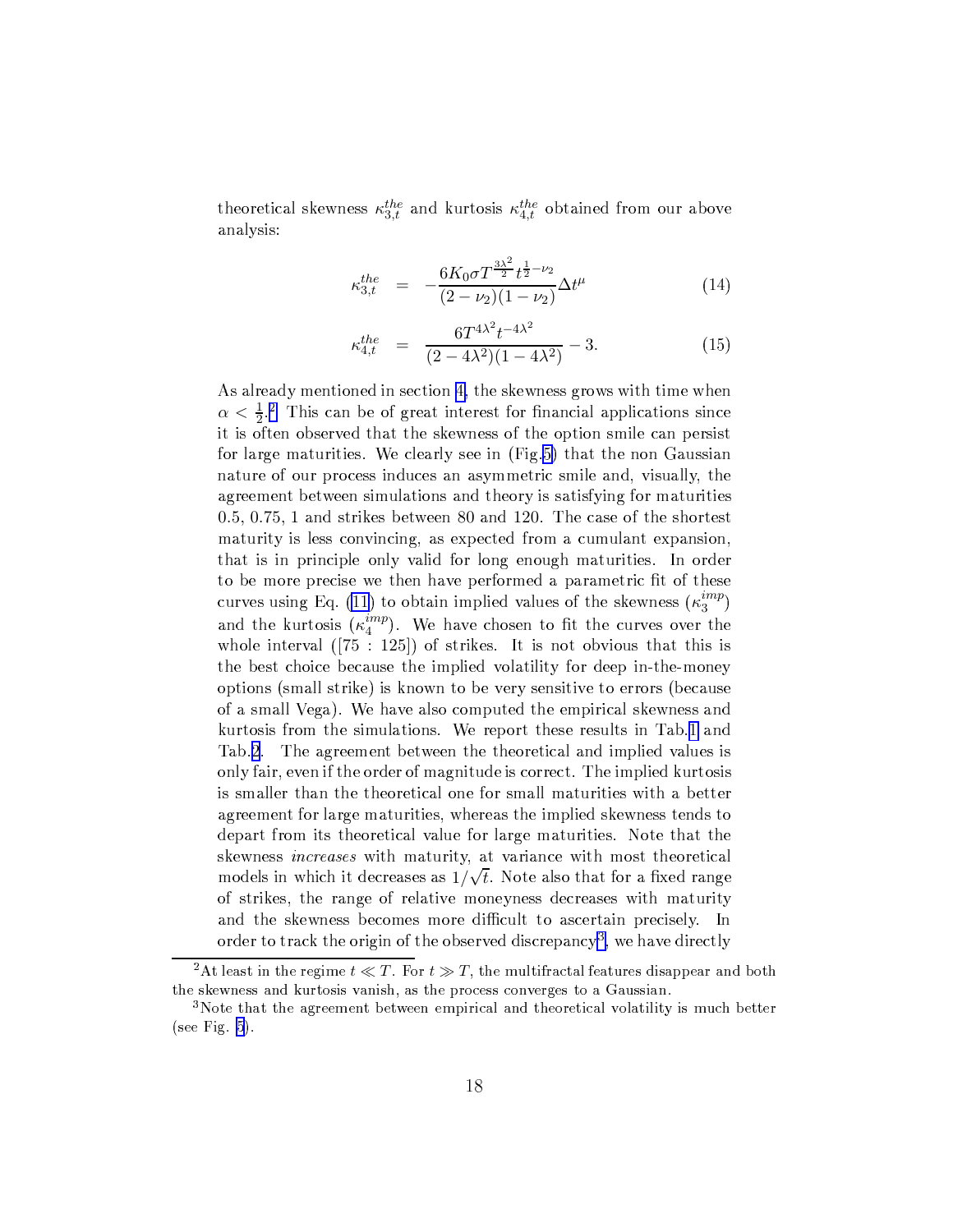<span id="page-18-0"></span>

|                                        | Maturity  |          |          |          |  |
|----------------------------------------|-----------|----------|----------|----------|--|
|                                        | 0.25      | 0.5      | 0.75     |          |  |
| $\kappa_3^{imp}$                       | $-0.08$   | $-0.13$  | $-0.15$  | $-0.16$  |  |
| $\kappa_3^{the}$                       | $-0.0975$ | $-0.107$ | $-0.114$ | $-0.118$ |  |
| $\kappa_3^{num}$                       | $-0.09$   | $-0.11$  | $-0.11$  | $-0.11$  |  |
| $\kappa_{\scriptscriptstyle{A}}^{imp}$ | 0.79      | 0.80     | 0.75     | 0.69     |  |
| $\kappa_4^{\overline{t}he}$            | 1.685     | 1.303    | 1.095    | 0.953    |  |
| $\kappa^{num}_4$                       | 1.60      | 1.27     | 1.11     | 0.97     |  |

TABLE 1: Comparison between implied, theoretical and numerically determined cumulants for different maturities, for  $\alpha = 0.3$ . The theoretical values are computed by formulas (14,15). The implied values are obtained by a fit of the Monte-Carlo values of volatility using Eq. (11), using all strikes.

|                                           | Maturity |          |          |          |  |
|-------------------------------------------|----------|----------|----------|----------|--|
|                                           | 0.25     | 0.5      | 0.75     |          |  |
| $\kappa_{\underline{3}}^{\overline{imp}}$ | $-0.08$  | $-0.12$  | $-0.14$  | $-0.14$  |  |
| $\kappa_3^{the}$                          | $-0.136$ | $-0.122$ | $-0.114$ | $-0.109$ |  |
| $\kappa_3^{num}$                          | $-0.10$  | $-0.11$  | $-0.10$  | $-0.09$  |  |
| $\kappa_4^{\widehat{\overline{imp}}}$     | 0.78     | 0.80     | 0.76     | 0.69     |  |
| $\kappa_4^{\overline{t}he}$               | 1.685    | 1.303    | 1.095    | 0.953    |  |
| $\kappa_4^{num}$                          | 1.60     | 1.27     | 1.10     | 0.96     |  |

TABLE 2: Same as in Tab.1, for  $\alpha = 0.6$ 

tested the cumulant expansion on the cumulative distribution of our process. We show in Fig. 6 the difference between the numerical cumulative distribution of the SMRW and the Gaussian distribution for two different time lags,  $t = 0.25$  and  $t = 1$ , for  $\alpha = 0.6$ . We see that the cumulant expansion truncated at second order is only qualitatively correct in our case, since we observe systematic deviations between the empirical values and the predictions. This is particularly true when one uses the exact theoretical cumulants, and suggests that higher order cumulants cannot be neglected. This is in fact expected, since higher order cumulants, for example even ones, only decay with time<br>as  $\kappa_{2p,t} \sim t^{-2p(p-1)\lambda^2}$  for the SMRW, instead of  $t^{-p/2}$  for iid returns. For<br>example,  $\kappa_{6,t}/\kappa_{4,t} \sim t^{-8\lambda^2} \sim t^{-0.25}$  in our case. (Actually, c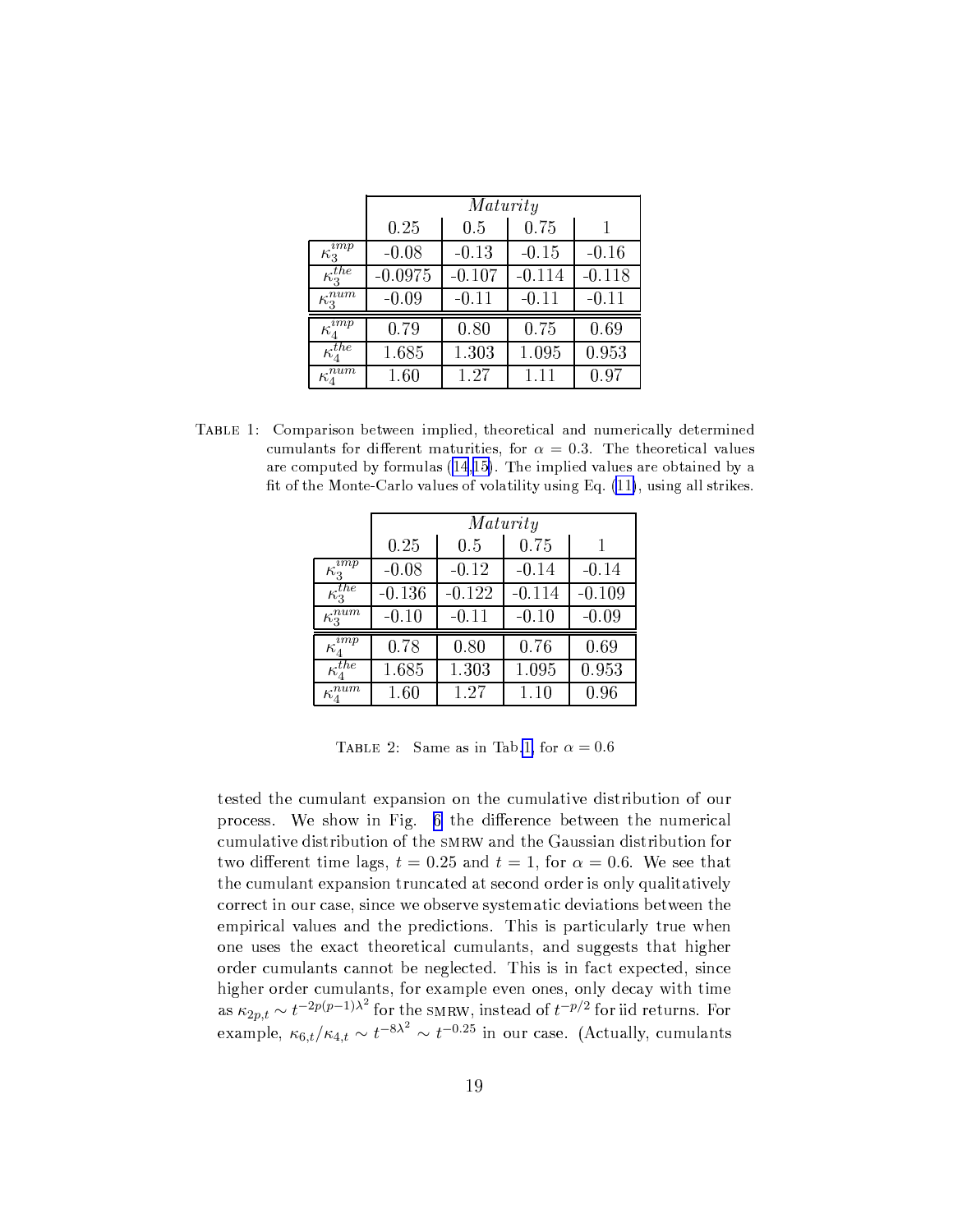<span id="page-19-0"></span>

FIGURE 6: Difference between the distribution function of the SMRW ( $\alpha = 0.6$ ) and the normal distribution, for maturity  $0.25$  (left) and  $1$ (right). We compare it with the cumulant expansion, evaluated with the implied values of the cumulants obtained by fit of the volatility smile and with the theoretical values of the cumulants  $(14,15)$ . The results are similar in the case  $\alpha = 0.3$ .

even diverge beyond a certain order  $p^* = 1 + 1/4\lambda^2$ , see [20]). Of course, the fit of the cumulative distribution with the implied values extracted from the option smile is better, since these values try to correct the inadequacy of the truncated expansion. The conclusion of this study is that a simple cumulant expansion for the SMRW only gives a qualitative description of option smiles. In order to get quantitative results, one should use Monte-Carlo paths. However, the scaling properties of the model might allow one to find exact analytic solutions in some cases. Finally, we want to show many typical smile shapes can be obtained with our process by tuning its degree of asymmetry (measured by the parameter  $K_0$ ). We have shown in (Fig.7) three smiles obtained for different values of  $K_0$ : 0.1, 0.5, 1. In this example a more pronounced skewness can be obtained. The term structure of the skewness and of the curvature of the smile can be chosen by playing with the parameters  $\alpha$  and  $\lambda^2$ .

### Conclusion and prospects 9

In this paper, we have generalized the construction of the multifractal random walk (MRW) of [5] to take into account the asymmetric character of the financial returns. Our first motivation was to introduce in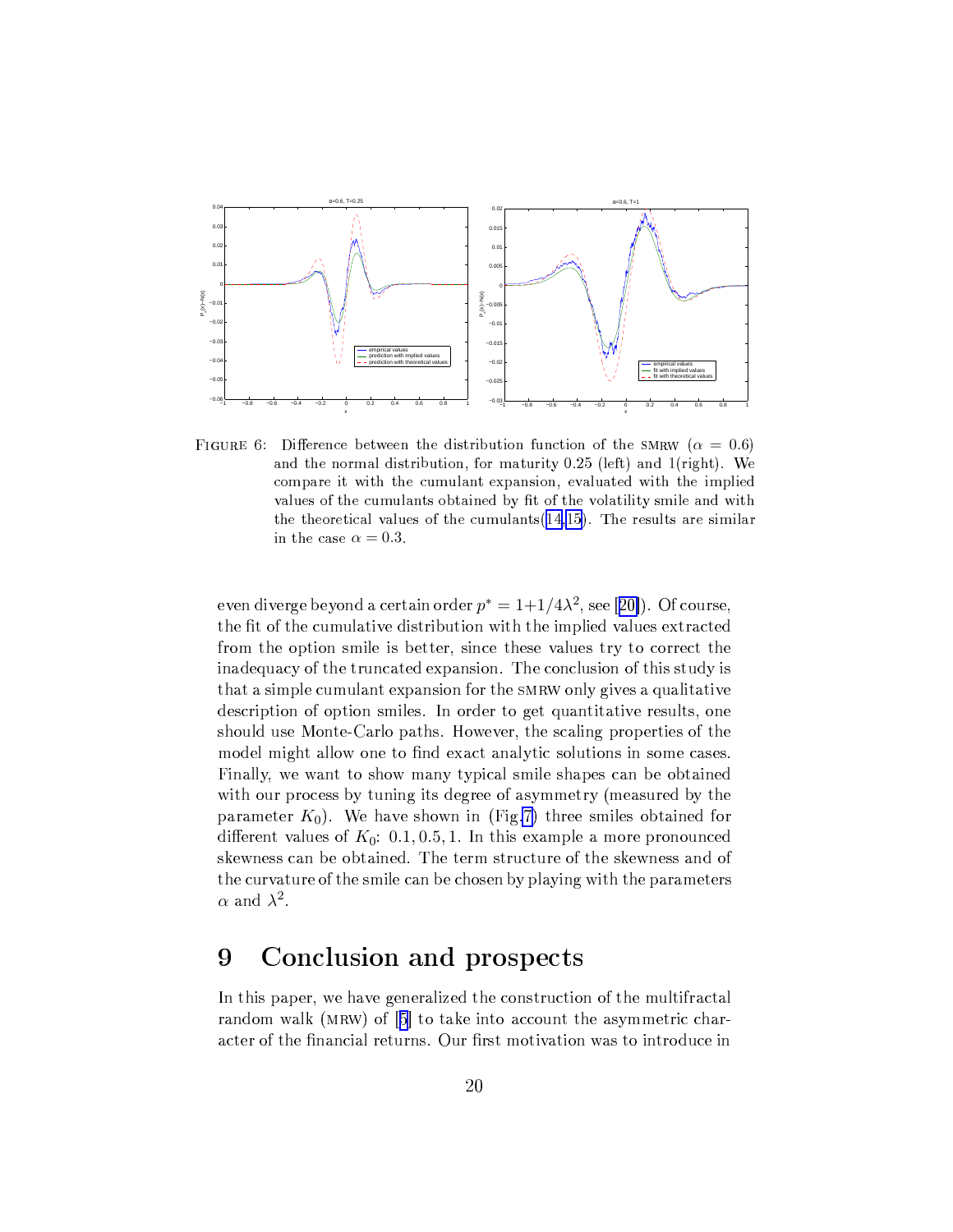<span id="page-20-0"></span>

FIGURE 7: Implied volatility  $v_t$  as a function of the strike, for different values of the parameter  $K_0$ , for  $\alpha = 0.3$  (left) and  $\alpha = 0.6$  (right). We have chosen  $r = 4\%, \sigma_1 = 20\%, \lambda = 0.175$ . In both case we clearly see the growing influence of  $K_0$  on the asymmetric shape of the smile.

this class of models the observed correlation between past returns and future volatility, in such a way that the scale invariance properties of the MRW are preserved. This correlation leads to a power-law skewness of the returns, and is in fact deeply connected with the so-called "HARCH" effect, or "causal cascade" observed in [25, 24]. Such a process can be very useful in finance since it captures most of the stylized facts of the returns: non Gaussian shape at short scales, volatility clustering, long range dependence, and, with the present work, tunable skewness. Possible applications in finance are numerous: pricing of options, risk management, etc. As illustrated above, the model considered here leads to very versatile shapes of volatility surfaces with anomalous term structure. In particular, one can account for smiles with skewness that is constant or even increases with maturity. This would not be possible without a slowly decaying return-volatility (leverage) correlation. From a more academic point of view, we have not been able to construct a skewed multifractal process which remains skewed in the continuous time limit. Whether this is a fundamental limitation, or that alternative constructions are possible, is an open question. It might be possible to marry the retarded volatility model of [16] with the MRW and obtain a skewed process in the continuous time limit. Another promising path would be to study the precise connections between the present model and the recent "causal cascade" construction of Calvet and Fisher, that extends the work presented in [8] and might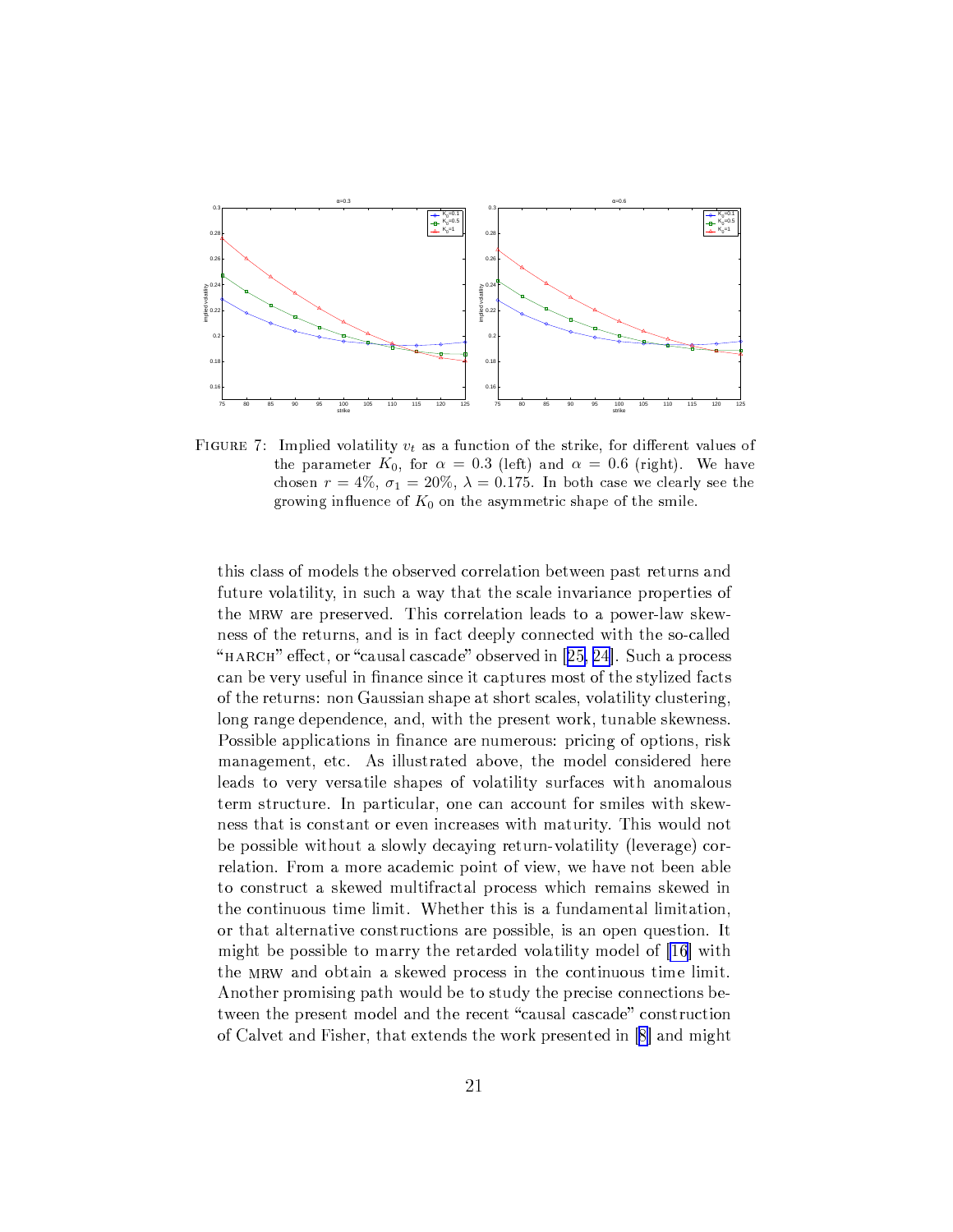<span id="page-21-0"></span>allow to introduce the skew in a satisfactory way. We hope to answer these questions in future work  $[32]$ .

ACKNOWLEDGMENTS: We thank E. Bacry and J-F. Muzy for discussions at an early stage of this work, and especially J-F. Muzy for having pointed out to us the link with the "causal cascade" effect. We also thank L. Calvet for comments about this work, A. Matacz and M. Potters for many discussions on the leverage effect and on volatility smiles.

# References

- [1] A. Lo. Long term memory in stock market prices. Econometrica, 59:1279, 1991.
- [2] Z. Ding and Granger C. Modeling volatility persistence of speculative returns: a new approach. Journal of Econometrics, 73:185– 215, 1996.
- [3] Y. Liu, P. Cizeau, M. Meyer, C.-K Peng, and H.-E Stanley. Correlations in economic time series. Physica A, 245:437, 1997.
- [4] R. Cont. Empirical properties of asset returns: stylized facts and statistical issues. Quantitative Finance,  $1(2)$ :223, 2001.
- [5] J.-F. Muzy, J. Delour, and E. Bacry. Modelling fluctuations of financial time series: from cascade process to stochastic volatility model. *Eur. Phys. J. B*, 17:537, 2000.
- [6] P. Cizeau, Y. Liu, M. Meyer, C.-K Peng, and H.-E Stanley. Volatility distribution in the s&p500 stock index. Physica A, 245:441, 1997.
- [7] S. Miccichè, G. Bonanno, F. Lillo, and R. N Mantegna. Volatility in financial markets: stochastic models and empirical results. cond-mat/0202527.
- [8] B. Mandelbrot, A. Fischer, and L. Calvet. A multifractal model of asset returns. Cowles Foundation Discussion Paper  $\#1164$ , 1997.
- [9] E. Bacry, J. Delour, and J.-F. Muzy. Multifractal random walk. Physical Review E,  $64$ , 2001.
- [10] J.-P. Bouchaud and M. Potters. Theory of financial risks. Cambridge University Press, 2000.
- [11] M. Potters, R. Cont, and J.-P. Bouchaud. Financial markets as adaptive systems. Europhysics letters, 41(3), 1998.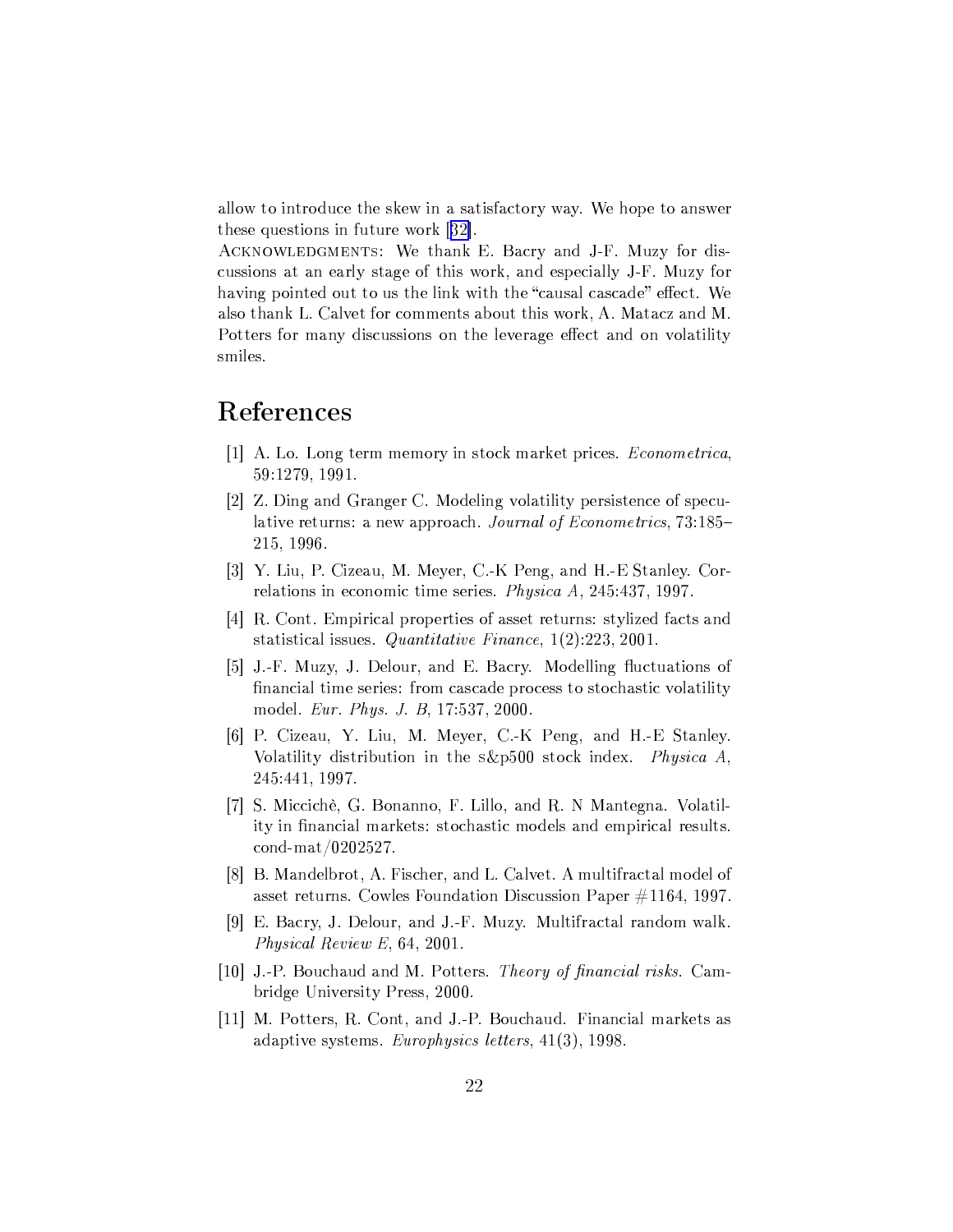- <span id="page-22-0"></span>[12] D. Backus, S. Foresi, K. Lai, and L. Wu. Accounting for biases in black-scholes. Working paper of NYU Stern School of Business, 1997.
- [13] L. Calvet and A. Fisher. Multifractality in asset returns: theory and evidence. Forthcoming in Review of Economics and Statistics.
- [14] L. Calvet and A. Fisher. Forecasting multifractal volatility. Journal of Econometrics, 105:27-58, 2001.
- [15] G. Bekaert and G. Wu. Asymmetric volatility and risk in equity markets. The Review of Financial Studies, 13:1-42, 2000.
- [16] J.-P. Bouchaud, A. Matacz, and M. Potters. Leverage effect in financial markets: the retarded volatility model. Physical Review Letters, 87:228701, 2001.
- [17] J. Perello and J. Masoliver. Stochastic volatility and leverage effect. cond-mat/0202203.
- [18] M.S. Taqqu and G Samorodnisky. Stable Non-Gaussian Random *Processes.* Chapman & Hall, 1994.
- [19] P. Embrechts and M. Maejima. An introduction to the theory of selfsimilar stochastic processes. International Journal of Modern Physics B, 14:1399-1420, 2000.
- [20] E. Bacry, J. Delour, and J.-F. Muzy. Modelling financial time series using multifractal random walks. Physica A, 299:84, 2001.
- [21] J. Beran. *Statistics for long-memory processes*. Chapman & Hall. 1994.
- [22] W.T. Vetterling, S.A. Teukolsky, and B.P. Press, W.H. and Flannery. Numerical recipes in C: the art of scientific computing. Cambridge University Press, 1993.
- [23] J.-P. Laval, B. Dubrulle, and S. Nazarenko. Non locality and intermittency in 3-d turbulence. Physics of fluids, 13:1995, 2001.
- [24] A. Arneodo, J.-F. Muzy, and D. Sornette. "direct" causal cascade in the stock market. European Physical Journal B,  $2(2):277-282$ , 1998.
- [25] G. Zumbach and P. Lynch. Heterogeneous volatility cascade in financial markets. *Physica A*,  $298(3-4):521-529$ , 2001.
- [26] J.-F. Muzy. private communication.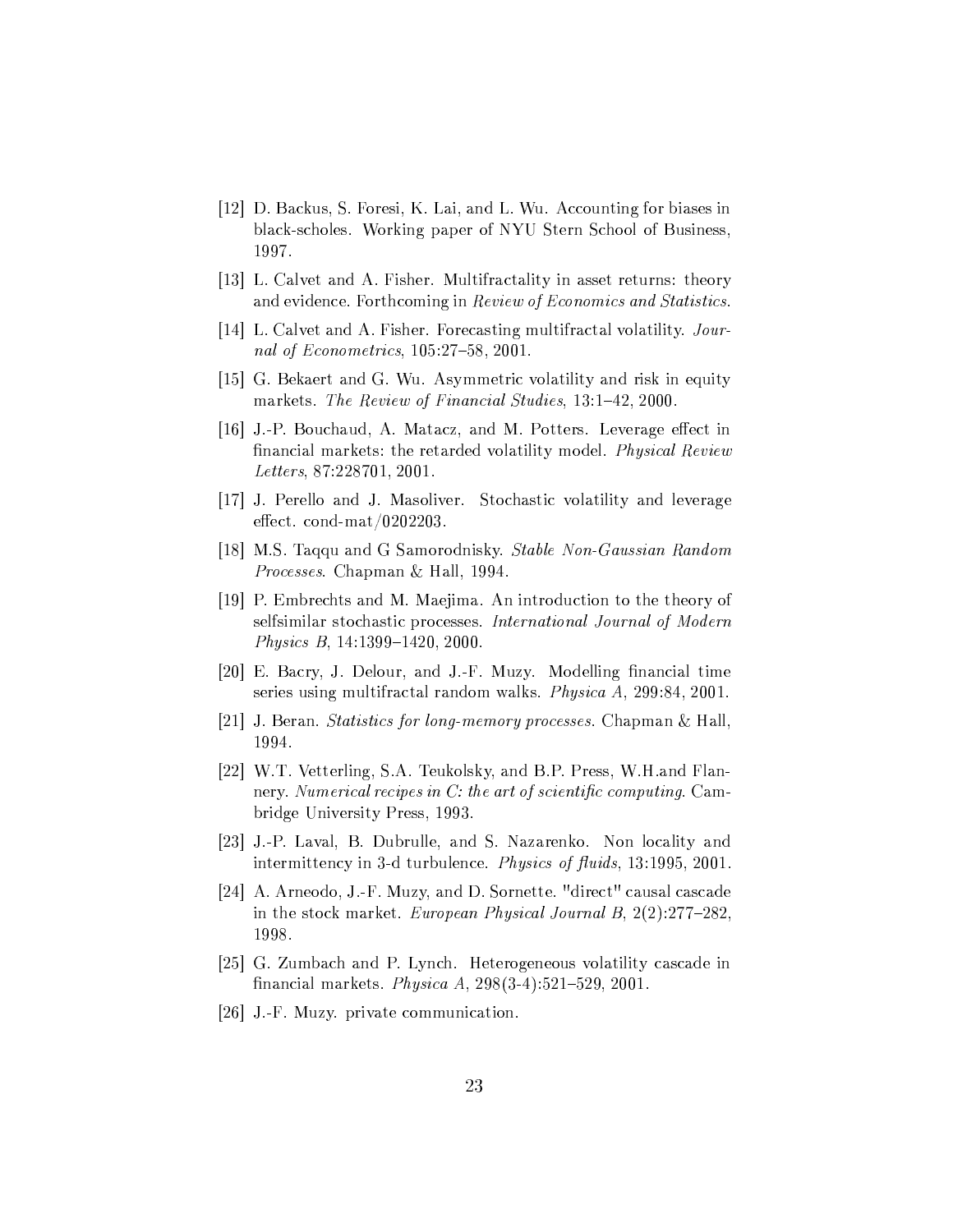- <span id="page-23-0"></span>[27] R. Jarrow and A. Rudd. Approximate option valuation for arbitrary stochastic processes. Journal of Financial Economics, 10:347-369, 1982.
- [28] C.J. Corrado and T. Su. Implied volatility skews and stock index skewness and kurtosis implied by s&p 500 index option prices. The Journal of Derivatives, pages 8-19, 1997.
- [29] W. Feller. An introduction to probability theory and its applications. Wiley, 1971.
- [30] J.-P. Fouque, G. Papanicolaou, and K.R. Sircar. Derivatives in *financial markets with stochastic volatility.* Cambridge University Press, 2000.
- [31] M. Potters, J.-P. Bouchaud, and D. Sestovic. Hedged montecarlo: low variance derivative pricing with objective probabilities. Physica A, 289:517-525, 2001.
- [32] B. Pochart and J.-P. Bouchaud. Work in progress.

# Technical appendix

The computation of the  $2p + 1^{th}$  moment of  $X_t$  involves terms of the form

$$
\sum_{0\leq i_1,\ldots,i_q
$$

with

$$
\sum_{i}^{\gamma_i} \begin{array}{rcl} \in & \mathcal{N}^* \\ \sum_{i} \gamma_i & = & 2p+1 \end{array}
$$

Writing more explicitly  $\tilde{\omega}[i]$ , we can expand these terms as:

$$
\sum_{0 \leq i_1, \ldots, i_q < n} \langle \epsilon[i_1]^{\gamma_1} e^{\mathcal{K}_1 \epsilon[i_1]} \rangle \ldots \langle \epsilon[i_q]^{\gamma_q} e^{\mathcal{K}_q \epsilon[i_q]} \rangle \langle e^{\gamma_1 \omega[i_1] + \cdots + \gamma_q \omega[i_q]} \rangle \prod_{-\infty < i < n, i \neq i_1, \ldots, i_q} \langle e^{\mathcal{K}_i \epsilon[i]} \rangle.
$$

The exponential terms  $\epsilon[i]^{\gamma_i}e^{\mathcal{K}_{\gamma}\epsilon[i]}$  follow from the definition of the  $\tilde{\omega}_i$ and  $K_i$  are complicated prefactors. The above expression looks quite involved but as we search for the leading term, we can use (2) in order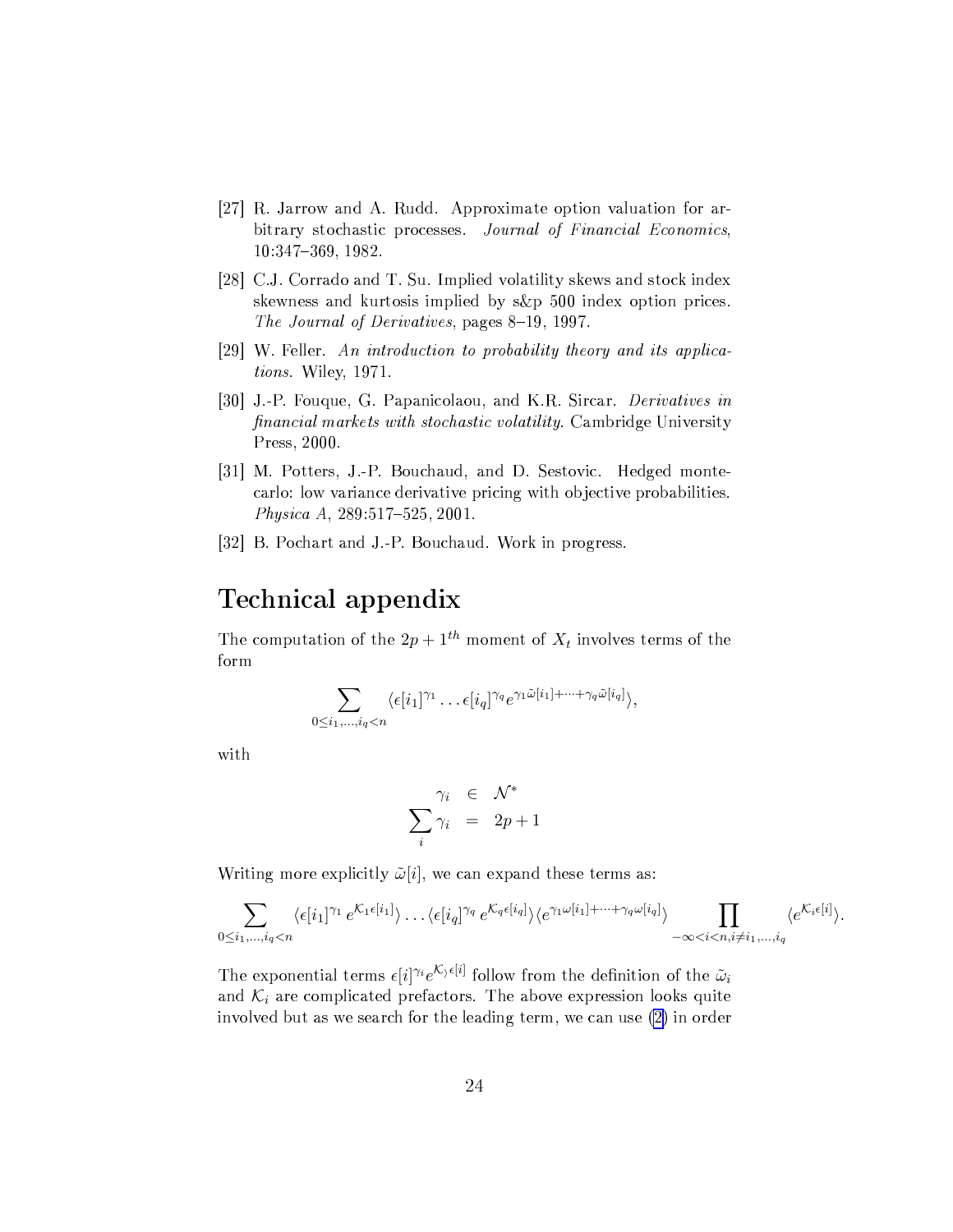to simplify it. In particular, to the first order in  $K_0$ ,  $\langle e^{K_i \epsilon_i} \rangle \simeq 1$ . We also have

$$
\langle \epsilon[i]^{\gamma_i} e^{\mathcal{K}_\rangle \epsilon[i]} \rangle \simeq \langle \epsilon[i]^{\gamma_i} (1 + \mathcal{K}_\rangle \epsilon[i] + \dots \rangle
$$
  

$$
\simeq \begin{cases} \langle \epsilon[i]^{\gamma_i} & \text{if } \gamma_i \text{ is even} \\ \mathcal{K}_\rangle \epsilon[i]^{1 + \gamma_i} & \text{if } \gamma_i \text{ is odd} \end{cases}
$$

Due to (2), we deduce that the lowest order term in  $K_0$  is found when a maximum number of  $\gamma_i$  are even, that is all  $\gamma_i$  except one (because we look at the  $2p+1^{th}$  moment) are even. Finally, using basic properties of the Gaussian vector,  $\{\omega_i\}$ , we find that:

$$
\langle e^{\gamma_1 \omega[i_1] + \dots + \gamma_q \omega[i_q]} \rangle = \prod_{1 \le k < \ell \le q} \left( \frac{T}{(1 + |i_k - i_\ell|) \Delta t} \right)^{\gamma_k \gamma_\ell \lambda^2} \left( \frac{T}{\Delta t} \right)^{\lambda^2 \left( \frac{1}{2} \sum \gamma_i^2 - \sum \gamma_i \right)}
$$

We want to know which combination of the  $\{\gamma_i\}$  leads to the dominating term. One way to do this is to study the scaling with  $\Delta t$  of the term corresponding to a given combination of  $\{\gamma_i\}$ . Combining the previous computations, we find that the exponent of  $\Delta t$  is:

$$
\Delta t^{1+(\alpha-\beta)+\lambda^2+p(1+2\lambda^2)-q-\frac{1}{2}\lambda^2\sum_{i=1}^q\gamma_i^2}.
$$

In the limit  $\Delta t \rightarrow 0$ , only the smallest exponent will contribute. The only parameters we can adjust are q and  $\sum_{i=1}^{q} \gamma_i^2$ , with the constraint  $\sum_{i=1}^{q} \gamma_i = 2p + 1$ . The two extrema are:

•  $q = 2$ ,  $\gamma_{i_1} = 2p$ ,  $\gamma_{i_2} = 1$  which corresponds to an exponent:

$$
\mu_2 = (\alpha - \beta) + \frac{\lambda^2}{2} + (p - 1)(1 - 2p\lambda^2).
$$

•  $q = p+1$ ,  $\gamma_{i_1} = \cdots = \gamma_{i_p} = 2$ ,  $\gamma_{i_{p+1}} = 1$  which corresponds to an exponent:

$$
\mu_{p+1} = (\alpha - \beta) + \frac{\lambda^2}{2}.
$$

The difference  $\mu_2 - \mu_{p+1} = (p-1)(1-2p\lambda^2)$  is positive as soon as  $p < p^* = \frac{1}{2\lambda^2}$ . Therefore, we can conclude that the behaviour of the first  $2p^* + 1$  moments is dominated by only one term, corresponding to pairing all points except one. A similar discussion can be made for even moments as well. The above argument is clearer in the MRW model [5], where the calculation is easier and can be made without